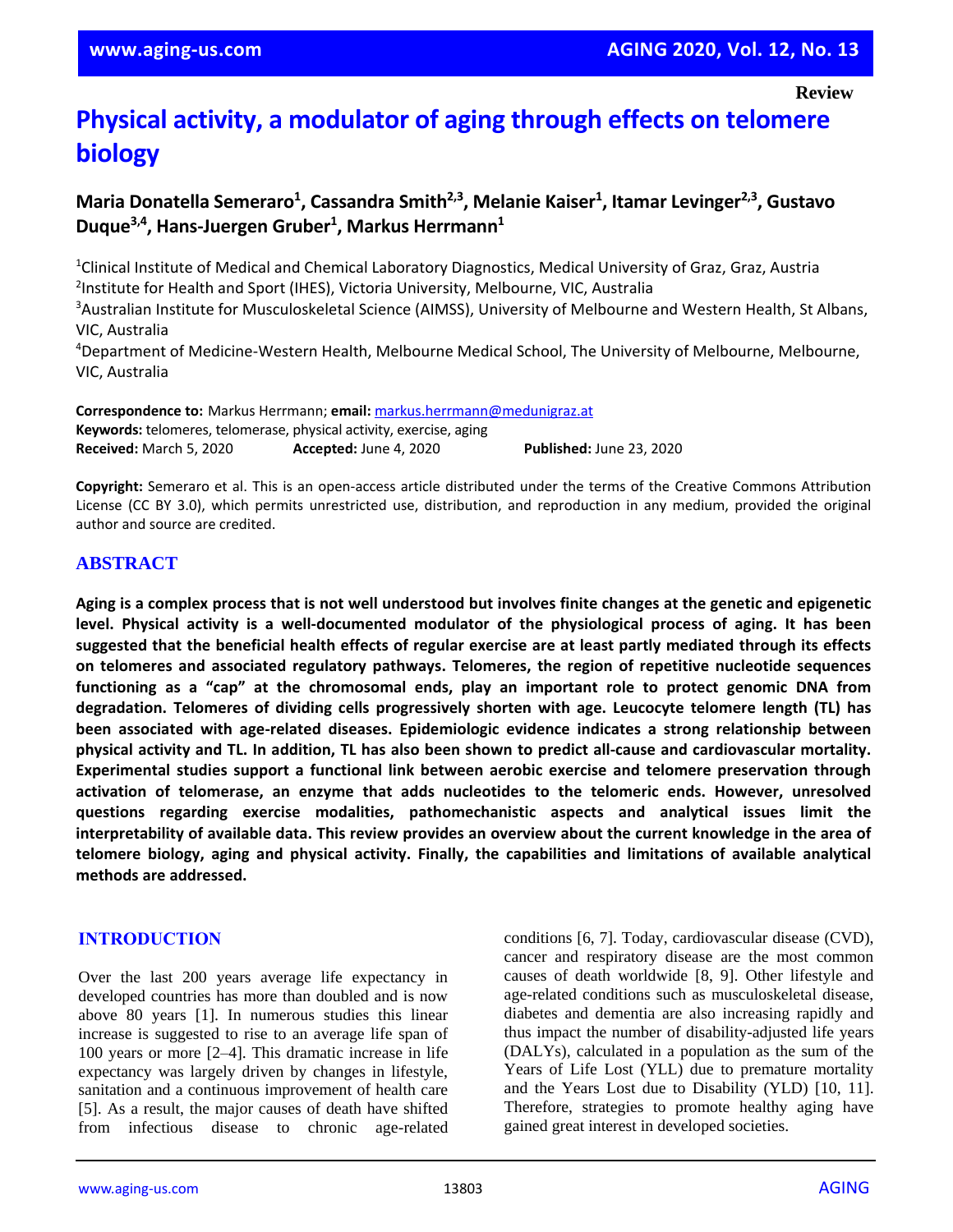The process of aging remains incompletely understood. A better understanding of the complex and interrelated biological mechanisms of aging would help to develop interventions that delay the aging process. Environmental and lifestyle factors, such as physical activity, nutrition, stress and smoking, are major determinants of the aging process [12]. In particular, regular exercise is a safe and cost-effective way to reduce morbidity and premature mortality [13]. However, the molecular mechanisms that mediate the beneficial effects of exercise are incompletely understood and remain an area of active research. In numerous observational and intervention studies the preservation of telomeres, the protective end-caps of all chromosomes, has been proposed as an appealing putative mechanism that contributes partially to the beneficial health effects of physical activity [14]. This review aims to provide an overview on the current knowledge in the area of telomere biology, aging and physical activity. In addition, the capabilities and limitations of available analytical methods will be addressed.

#### **Structure and function of telomeres**

The genetic information of eukaryotes is encoded in the deoxyribonucleic acid (DNA), which is packed in the chromosomes. With every division of mitotic cells a small fragment of DNA at the ends of every chromosome remains unreplicated due to a physiological phenomenon named the end-replication problem [15]. In order to prevent the loss of coding genetic information thousands of identical, non-coding oligonucleotides are attached to the ends of all chromosomes. These terminal non-coding DNA-regions are called telomeres. Human telomeres contain approximately 2,500 tandem copies of a simple hexanucleotide with the sequence  $5'$ -TTAGGG<sub>n</sub>-3' [16]. For most of its length, telomeric DNA is double stranded. However, the last portion of 30–100 base pairs (bp) at the 3'-end of the G-rich strand is single-stranded. This G-rich overhang at the 3'-end is essential for telomere maintenance and capping [17, 18]. Telomeres give rise to a complex three-dimensional structure limiting the access of telomerase and DNA damage repair (DDR) enzymes to the free ends of each DNAstrand. This three-dimensional structure is achieved through the binding of a highly abundant protein complex, named shelterin, to the telomeric hexanucleotide sequence  $5'$ -TTAGGG<sub>n</sub>-3<sup> $\cdot$ </sup>. The shelterin complex is composed of the following sixsubunits (see Table 1): telomeric repeat binding factor 1 (TRF1), telomeric repeat binding factor 2 (TRF2), TRF1-interacting nuclear protein 2 (TIN2), telomeric overhang binding protein 1 (POT1), TIN2 and POT1 interacting protein 1 (TPP1), and repressor-activator protein 1 (RAP1). TRF1 and TRF2 interact with the double-stranded telomeric DNA, whereas POT1 associates with single-stranded telomeric DNA [19]. Through interactions with the shelterin proteins the terminal telomere section flips backwards resulting in the formation of a looped structure (t-loop). Furthermore, the shelterin proteins aid in displacing a short section of double-stranded telomeric DNA so that the single stranded G-rich overhang at the 3´end can be interposed. This structure is referred to as "D-loop" and protects the free end of the DNA strand from recognition as a strand break, which would induce inappropriate repair processes.

The interaction between the shelterin protein subunits is complex and has been investigated using mouse conditional knock-out cells for TRF1, TRF2, POT1, TPP1. It has been shown in several studies that shelterins prevent DNA damage response (DDR) activity at telomeres, chromosomal rearrangements and cell cycle arrest, thus demonstrating a role in maintaining telomere function and preserving genomic stability [17, 18, 29]. Through the binding of TRF1 and TRF2 to double-stranded telomeric  $TTAGGG<sub>n</sub>$  repeats RAP1, TIN2, TPP1 and POT1 can be recruited. TIN2 can bridge TRF1 and TRF2/RAP1 complexes by binding to both proteins simultaneously. Furthermore, TIN2 associates with the TPP1/POT1 heterodimer, which is typically bound to single-stranded TTAGGG repeats [19, 24]. These intimate interactions result in the formation of a "capped" loop [20, 30, 31].

Telomere length (TL) varies greatly between species [32]. At birth, every human individual has a specific TL that ranges between 5 to 15 kb [33]. Throughout life telomeres shorten continuously with a rate between 20- 50 bp due to the end-replication phenomenon, oxidative stress and other modulating factors [15, 33]. However, telomere shortening rates and consequently also average TL vary amongst different tissue types, which is at least partly explained by tissue-specific proliferation rates [34, 35]. In dividing cells, the end replication problem is an important driver of telomere shortening that can be modified by other factors, such as oxidative stress or inflammation [33]. In postmitotic cells instead, oxidative stress can directly damage telomeric DNA and drive cells into senescence [36, 37]. The TL of peripheral blood leucocytes (LTL) has gained substantial interest as a potential marker of biological age [17]. Mean LTL in adults is approximately 11 kb and declines with an annual rate of 30-35 bp. Telomere attrition is most pronounced during the first two years of life, which are characterized by rapid somatic growth [34, 35, 38, 39]. The shortening of telomeres is not a unidirectional process since the reverse-transcriptase telomerase is capable of adding new hexanucleotides to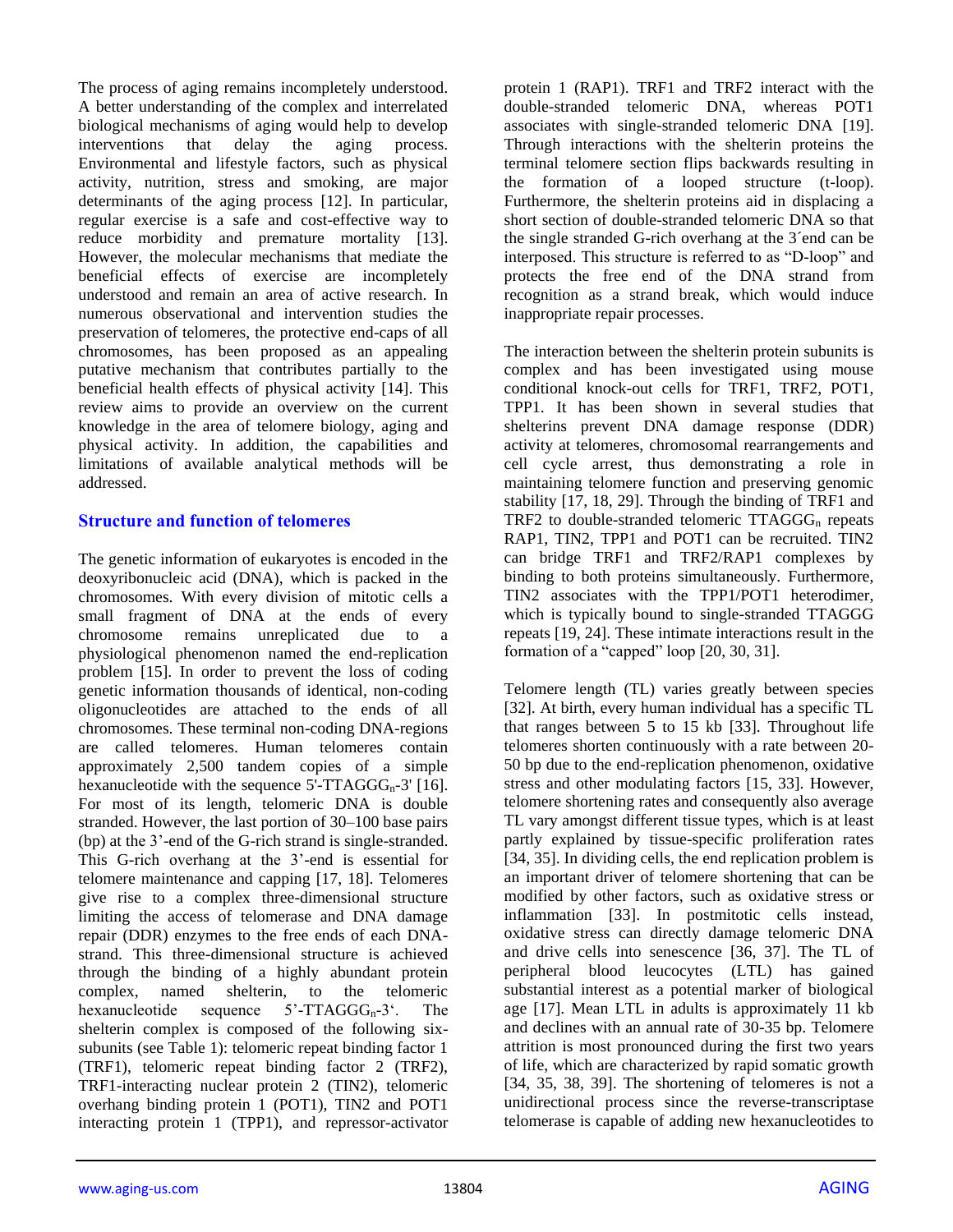#### **Table 1. Shelterin complex, subunits and functions.**

| <b>Shelterin subunits</b>                                                                                                                | <b>Function</b>                                                                                                                                                  | <b>References</b>                                           |
|------------------------------------------------------------------------------------------------------------------------------------------|------------------------------------------------------------------------------------------------------------------------------------------------------------------|-------------------------------------------------------------|
| Telomeric repeat binding factor 1<br>(TRF1)- binds to the canonical TTAGGG<br>double-stranded telomeric repeats                          | Determines the structure of telomeric ends, it is<br>implicated in the generation of t-loops, and it<br>controls the synthesis of telomeric DNA by<br>telomerase | de Lange $[20]$                                             |
| Telomeric repeat binding factor 2<br>(TRF2)-TRF1 paralog                                                                                 | Implicated in telomere protection and telomere<br>length homeostasis                                                                                             | Takai et al. [21]; Artandi et<br>al. [22]; Palm et al. [23] |
| TRF1-interacting nuclear protein 2<br>(TIN2)- can bridge TRF1 and TRF2/RAP1<br>complex and can also recruit the TPP1/POT1<br>heterodimer | Responsible for the recruitment of other<br>shelterins, therefore implicated in telomere<br>protection                                                           | Lei et al. $[24]$                                           |
| Telomeric overhang binding protein 1<br>(POT1)- associates with the single-stranded<br><b>TTAGGG</b> repeats                             | The telomere length maintenance is exerted<br>through the interaction between POT1 and the<br>reverse-transcriptase ribonucleoprotein<br>telomerase              | Baumann et al. [25]; Loayza<br>et al. $[26]$                |
| TIN2 and POT1 interacting protein 1<br>(TPP1)                                                                                            | Required for the recruitment of telomerase to<br>the DNA                                                                                                         | van Steensel et al. [27]                                    |
| Repressor-activator protein 1<br>(RAP1)-1:1 complex with TRF2                                                                            | In addition to its telomeric function, also<br>implicated in the upregulation of energy<br>metabolism as a modulator of the NF-KB<br>signalling pathway          | de Lange [20]; Teo et al.<br>[28]                           |

telomeric ends [40, 41]. However, most somatic cells do not express telomerase. Detectable levels of telomerase activity can typically be found in germ line and embryonic stem cells, immune cells and in cancer cells [42, 43]. Human telomerase is made up of two main components: telomerase reverse transcriptase (TERT) and telomerase RNA component (TERC) endowed with a complementary sequence of telomeric DNA (3'- AUCCC-5'), which serves as a template for telomere elongation [44]. It is important to note that telomerase expression does not necessarily parallel enzyme activity [44]. In the brain for example, TERT is expressed without detectable telomerase activity (TA) [45]. In contrast, PI3K/Akt and other factors can modulate TA independently from TERT expression [46]. In humans, the telomerase enzyme complex is completed by several associated proteins, including dyskeratosis congenita 1 (DKC1) and NOP10 ribonucleoprotein (NOP10), which are essential for the maintenance of telomere integrity [47, 48].

In order to add new TTAGGG hexanucleotides the enzyme needs access to the telomere ends, which are hidden in the complex three-dimensional telomere structure [31]. Therefore, telomeres can change their conformational status between an 'open' state, where the enzyme has substrate access, and a "closed" state that prevents telomerase action [49]. Shelterin proteins play a key role in regulating the conformational state of telomeres and thus modulate TA [27, 50]. The low number of TRF1 and POT1 binding sites on short telomeres drives the formation of an open state. Whereas longer telomeres, with more TRF1 and POT1 binding sites, typically assume a closed configuration [26]. In this way, telomerase can be efficiently directed to the shortest telomeres within a cell, and sufficiently long telomeres will not undergo any inappropriate lengthening [51, 52].

The importance of TL and TA in the aging process has been described by Rudolph et al. demonstrating that agedependent telomere shortening, and genetic instability are associated with shortened life span and a reduced regenerative potential [53]. Several genetic disorders with mutations in loci encoding for shelterin and telomerase subunits have also been described, all of which have been characterized by an accelerated rate of telomere attrition [54–56]. Higher rates of leucocytes telomere attrition are also associated with elevated risk of coronary artery disease, myocardial infarction, heart failure and stroke [57]. Additionally, changes in LTL, shelterin expression and function have been linked to structural changes in the thoracic aorta vessel wall and the myocardium [58, 59]. Furthermore, shorter LTL is related to the increased severity of CVD [60–62]. Many factors contribute to the shortening of telomeres including the genetic background [56, 63–65], gender [66], socioeconomic status and consequent stress perceived [58, 67, 68], dietary behaviour (i.e. antioxidant intake, alcohol consumption etc.) [69–73], body mass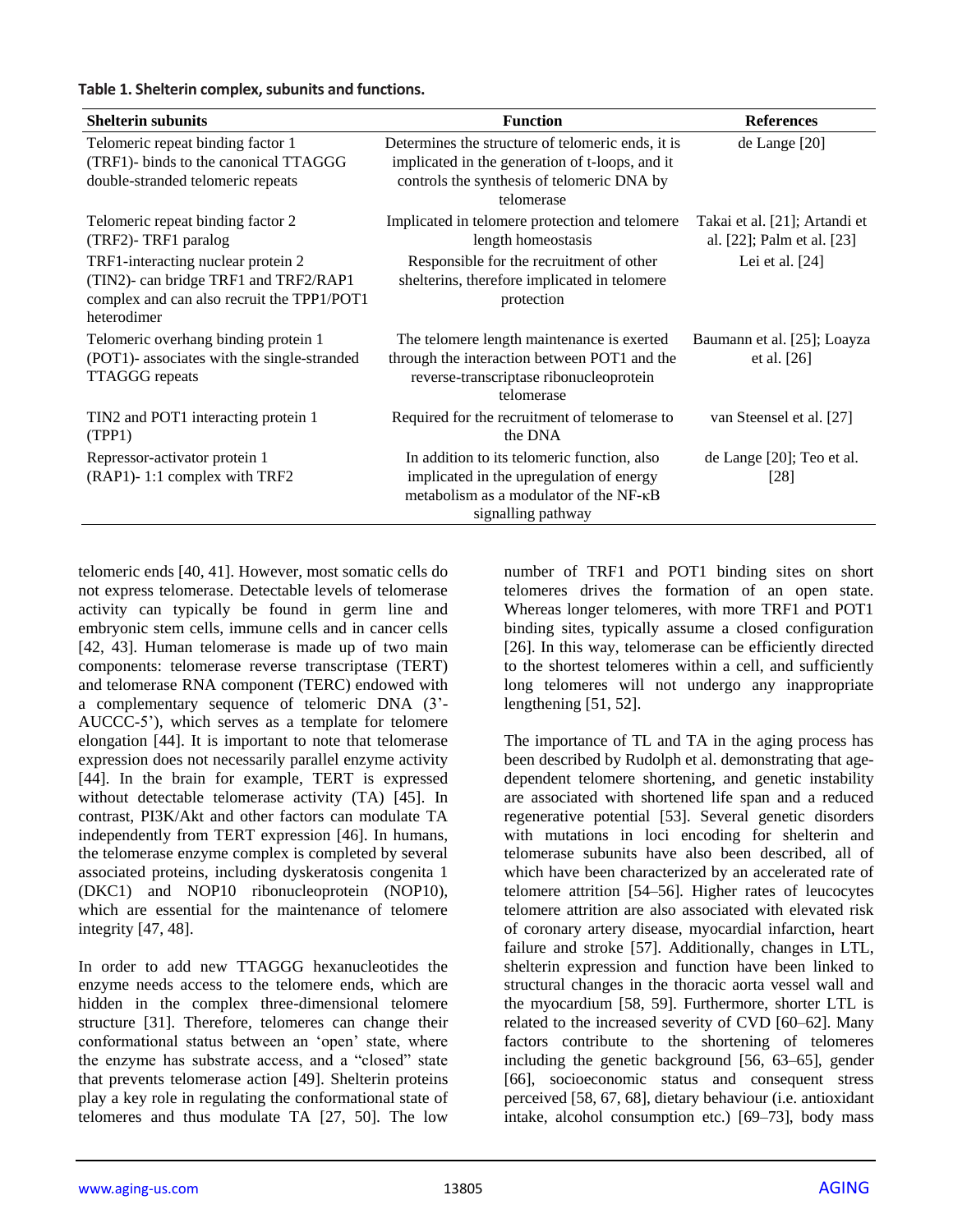index (BMI) [66, 74], smoking [66, 75] and physical inactivity [76].

#### **Telomere length and telomerase activity – key mediators of mortality and morbidity**

Based on the principles of telomere physiology explained earlier, it has been speculated that longer telomeres and high TA are beneficial for healthy aging [77]. In epidemiologic studies, adult men and women with shorter telomeres are characterized by higher mortality rate, which is nearly twice as high as in those with longer telomeres [78, 79]. It has been demonstrated that those with the shortest telomeres were characterized by a higher hazard ratio for all-cause mortality compared to those with the longest telomeres (1.66, 95%CI 1.09– 2.53, p=0.018) [80]. In addition, a reduced LTL seems to indicate an existing or an elevated risk for future agerelated disease such as CVD, type 2 diabetes mellitus (T2DM), neurodegenerative diseases, osteoporosis and premature aging syndromes [56, 57, 81–83]. Recent clinical association studies unveiled a correlation between leucocytes telomere attrition and clonal hematopoiesis of indeterminate potential (CHIP) [84]. During aging hematopoietic stem cells (hSC) start to accumulate somatic mutations. It can happen that through the accumulation of DNA damage one cell gains a competitive expansion advantage that gives rise to expanded clones of leucocytes with the same mutations. The prevalence of CHIP is very low in those aged  $\langle 40 \rangle$ years, but can be found in >10% of those aged 70 years and in approximately 20% of octogenarians [84–87]. Individuals who harbour these mutated clones are at higher risk of hematological malignancies, but also several adverse cardiovascular outcomes [88]. In a whole-genome sequencing study, the strongest association of CHIP was found to be an 8 bp deletion in intron 3 of the TERT gene. Accordingly, TLs were observed to be significantly shortened in CHIP carriers [89]. Experimental studies demonstrate a delay in aging and an extended median life span in mice who have been genetically modified with constitutively expressed TERT compared to the respective controls [42, 43]. Moreover, telomerase reactivation reverses tissue degeneration in telomerase deficient mice [90]. On the contrary, constant expression of telomerase has been associated with carcinogenesis and is shown to have detrimental effects [91, 92]. Indeed, 85 to 90% of all human cancers have detectable TA [91]. A pivotal role of telomerase in cancer biology is further highlighted by the fact that inhibition of TA, in telomerase-positive human cancer cells, induces cell death and reduces tumour growth [93–96]. While constant unregulated TA, activation of oncogenes and/or silencing of tumor suppressor genes appears to drive tumour incidence and growth [97], a physiologically regulated telomerase

activation appears to have beneficial health effects in mice and humans [59, 98, 99]. Therefore, substantial effort has been invested in the search for lifestyle factors that can modulate TA including nutrition or psychological stress. Based on existing data, also physical activity appears to be an effective way to induce telomerase and to preserve TL [59, 98, 100]. In the following sections, we review existing data on the effects of exercise on aging and in particular on telomere physiology.

#### **Exercise, health and telomeres**

Regular exercise is a well-established approach to reduce the risk of morbidity and premature mortality [13, 101]. Prospective cohort studies demonstrate that men and women who regularly exercise, have a 30% lower all-cause mortality risk than sedentary individuals [13, 101]. In the older persons the beneficial effects of regular physical activity (above 200 minutes a day) are even more pronounced reaching up to >40% mortality risk reduction [101–103]. Some studies have calculated that the gain of life years ranges between 2 to 4 years depending on the individual level of activity [104–108]. Despite strong evidence that supports beneficial health effects through regular exercise, comparability between individual studies is limited because of differences in the composition of study cohorts, exercise protocols and the duration of follow-up [104–108]. However, the pooled analysis of six major cohort studies including 632,091 participants with diverse ethnicity and an average age of 61 years showed that the effect of regular exercise on mortality is dose-dependent and already mild physical activity is associated with a significant reduction of mortality risk and a 1.8-year gain in life expectancy [13]. Metabolic equivalents (MET) are used to compare energy consumption between different activities dividing the actual energy expenditure of a given activity by the energy expenditure at rest [109]. Of note, even intermittent exercise sessions with a limited duration offer considerable health benefits, also in obese individuals and those with major risk factors [110]. The health effects of exercise are not only determined by the frequency and duration of training sessions, but also by the intensity. Vigorous exercise is more effective than mild or moderate exercise in improving cardiorespiratory fitness [111–113]. When adjusted to their specific needs and abilities, even in older individuals, regular physical activity attenuates the agedependent decline in cardiorespiratory fitness [114], improves mobility and physical functioning [115], and reduces the risk of falls [116].

Besides a substantial reduction of mortality, regular exercise also reduces the incidence and progression of coronary heart disease, hypertension, stroke, diabetes,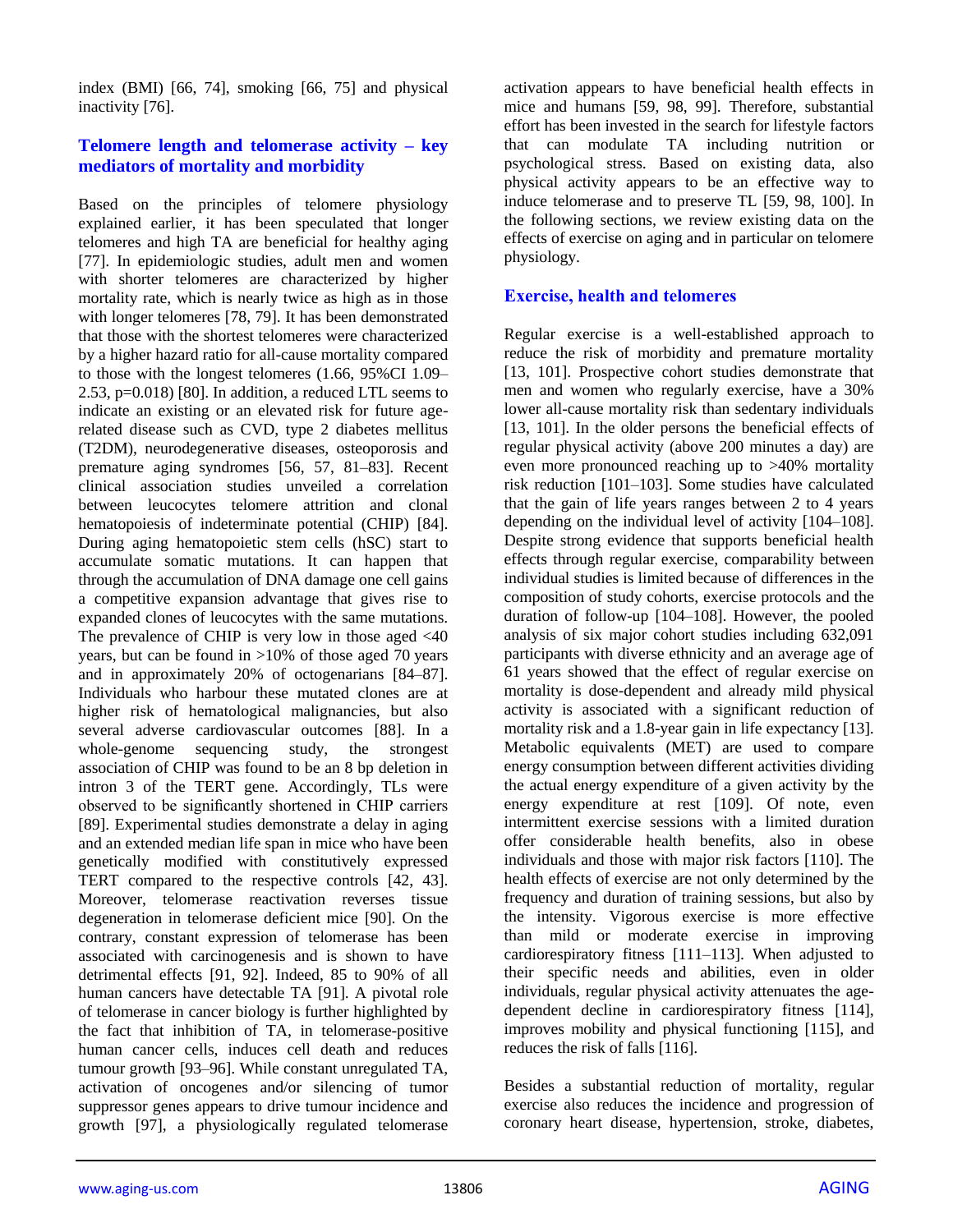metabolic syndrome, colon cancer, breast cancer, and depression [101]. When compared to inactive individuals, physically active adults exhibit better cardiorespiratory fitness and muscular strength, a healthier body mass and composition, and a favorable metabolic profile [101]. Furthermore, they report better quality of sleep and health-related quality of life [101]. In a 1-year randomized controlled study regular aerobic exercise (moderate-intensity aerobic exercise 3 days/week at 50–60% of the maximum heart rate reserve for week 1 to 7 and at 60–75% for the remainder of the program of 1 year) was shown to attenuate age-related brain atrophy and improve cognitive function in older individuals [117]. The authors reported that in 120 older persons aged 55–80 years, regular exercise improved memory function and age-related brain atrophy was reversed by approximately 1-2 years [117]. A key mechanism that mediates the neuronal effects of aerobic exercise is the secretion of neurotrophins, and in particular brain-derived neurotrophic factor (BDNF) [118–120].

Despite the existence of robust evidence for multiple health benefits of regular exercise, the underlying mechanisms are insufficiently understood. General key mechanisms that drive the process of aging include the accumulation of genetic damage, epigenetic modifications and shortening of telomeres [121]. It has been speculated that exercise can help preserve TL through the induction of telomerase [99, 122]. In the following section the scientific evidence addressing this concept is reviewed.

#### **Exercise and telomere biology: animal studies**

Although human studies suggest that regular exercise preserves telomeres, they are unable to unveil the underlying mechanisms. Animal models can help to close this gap as they allow to investigate on the mechanistic pathways. At present, only very few animal studies have been performed [59, 98, 123, 124]. It appears that telomeres of murine blood leucocytes and other cell types (e.g. myocardium, liver, aorta) also become shorter with advancing age [59, 98, 123]. However, this process is rather slow and may take between 12 to 18 months. For example, TL of blood leucocytes and cardiomyocytes was comparable in 3 week-old and 6-month-old C57/Bl6 mice, but was significantly reduced after 18 months [59, 98]. Interestingly, the myocardium of these exercising mice also showed increased telomerase and shelterin expression and a reduction of apoptosis and cell-cycle arrest [59, 98, 100]. Regular running exercise has been shown to attenuate the age-related erosion of TL in hepatocytes and cardiomyocytes of CAST/Ei J mice, a wild-derived inbred strain of mice, over a period of 1

year [123]. Moreover, in skeletal muscles and cardiomyocytes the age-related shortening of telomeres is accompanied by a decreased gene expression of the shelterin components TRF1 and TRF2 [123]. Chronic exercise can counteract the reduced expression of shelterins and thus aid to stabilize telomeres [123]. TRF1 and TRF2 protein content showed similar trends that failed to reach significance. In line with these results, Werner et al. reported a persistent up-regulation of cardiac telomere-stabilizing proteins TRF2 and TERT after 6 months of daily running exercise [98]. In parallel, the senescence-related proteins Chk2, p53, and p16 were down-regulated. Together, these effects lead to a substantial reduction of apoptotic cardiomyocytes in the heart of exercising mice. Regular running exercise also ameliorated the cardiotoxic effects of doxorubicin [98]. Overall, experimental studies suggest that the beneficial cardiac effects of regular exercise are primarily mediated by TERT, eNOS, and IGF-1.

Exercise-mediated telomere preservation and other beneficial health outcomes are most likely the result of a cumulative effect over an extended period of time. However, even a single bout of exercise has been shown to increase the protein levels of TRF1 and TRF2 as well as *Pot1a*, but not *Pot1b* gene expression [124]. These changes are accompanied by a greater expression of DNA-repair and -response genes (*Chk2* and *Ku80*) and greater protein content of phosphorylated p38 MAPK [124]. It has been speculated that the rapid increase in shelterin gene expression represents a direct adaptive reaction to the exercise stimulus, which depends on the duration, intensity and type of exercise [124]. In contrast, the fast increase in protein content is probably the result of improved proteostasis rather than increased mRNA translation. The rapid increase of shelterin expression in response to a single exercise session does not necessarily lead to a prompt increase in TA [124]. However, after three weeks of regular training, a persistent upregulation of myocardial TERT expression has been shown by Werner et al. [59, 98]. This activation of TERT appears to be essential for the cardioprotective effects of physical activity.

Although existing evidence is rather limited, available data suggest that exercise induces an immediate shortlived regulatory response in shelterin mRNA expression, but only a continuous stimulation over an extended period of time results in a preservation of telomeres and delays cellular aging. Furthermore, regular exercise is directly involved in the establishment of an anti-apoptotic and anti-senescent cellular environment through up-regulation of genes implicated in the DNA damage response and repair, including *Ku70/Ku80* and down-regulation of *p16*, *p53* and *Chk2* [98, 123].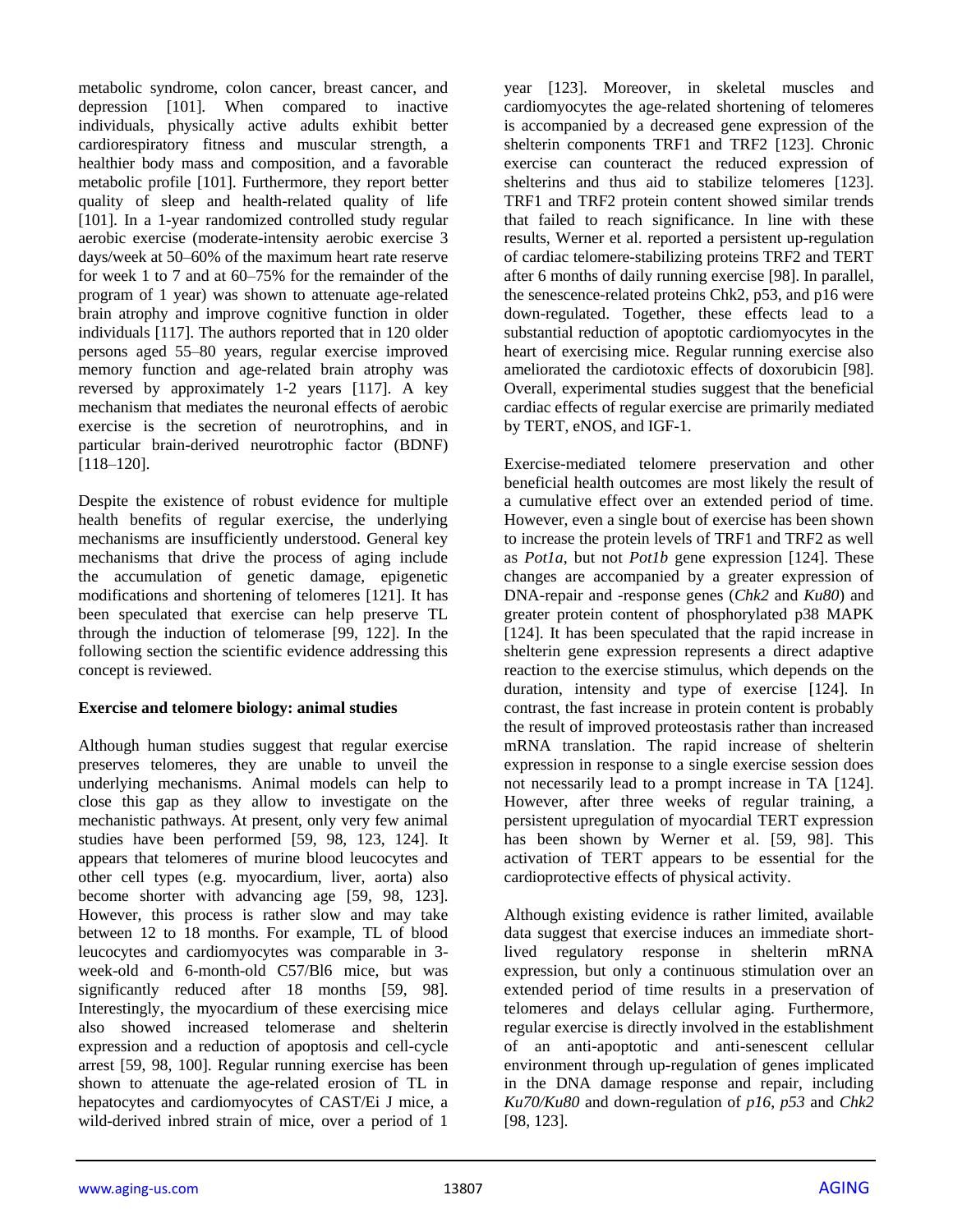Interestingly, the myocardium of exercising mice showed increased telomerase and shelterin expression and a reduction in apoptosis and cell-cycle arrest [59, 98, 100].

#### **Exercise and telomere biology: human studies**

The first study to explore the relationship between exercise and TL in humans was conducted by Cherkas et al. In a cross-sectional survey of 2401 white men and women they showed that LTL was positively associated with higher physical activity levels [125]. Similar results were reported by Du et al. analyzing 7,813 adult women from the Nurses' Health Study, where even moderate amounts of activity were associated with longer telomeres [126]. In 5823 adult men and women of the National Health and Nutrition Examination Survey (NHANES 1999-2002) Tucker et al. showed that average LTL decreases by 15.6 bp per year of chronological age [127]. Individuals with higher levels of physical activity had substantially longer telomeres in peripheral blood leucocytes, corresponding to a gain of biological age of approximately 9 years [127]. All these epidemiologic studies are limited by their crosssectional nature and the fact that physical activity is self-reported. However, several smaller studies support the concept of telomere preservation by regular exercise [128–130]. In a comparison of telomere biology in young and middle-aged endurance athletes with sedentary controls, Werner et al. demonstrated that regular endurance training is associated with a reduction in leucocyte telomere erosion [59]. In their study, LTL of middle-aged athletes was preserved at the level of young controls. In contrast, LTL of middle-aged controls was approximately 30-40% lower than in young controls and thus, demonstrating an age-related attenuation. The preservation of TL was confirmed by two independent methods, qPCR and flow-FISH. Furthermore, when compared with untrained individuals, athletes showed increased TA and expression of telomere-stabilizing shelterin proteins, such as TRF2. The effects on telomere biology were accompanied by a pronounced inhibition of the DNA damage checkpoint kinase (*Chk2*) and the regulators of cell-cycle progression and survival, termed *p16* and *p53* [59]. In line with these results, Denham et al. analysed LTL and the expression of telomere-regulating genes in 61 Australian endurance athletes and 61 healthy controls [51]. LTL in athletes was 7.1% (208-416 nucleotides (nt)) higher than in sedentary controls. In addition, athletes showed a higher expression of *TERT* and *TPP1* mRNA expression. Interestingly, resting heart rate emerged as an independent predictor of LTL, *TERT* and *TPP1* mRNA expression in this study. Denham et al. also showed that training volume determines the effect of exercise on telomere biology

with the greatest effects seen in the most active athletes. A much smaller study from Østhus et al. showed greater LTL in older endurance athletes than in individuals of the same age with a medium level of activity [131]. However, young individuals with high and low activity levels showed no difference in LTL. On the molecular level telomere-associated genes, including *TERT*, *TERF2IP* (which encodes RAP1), Sirtuin-6 (*SIRT6*) and TATA-box binding protein (*TBP*) and miRNAs that target these genes are upregulated after a single running session of 30 minutes at 80% of peak oxygen uptake (VO2Peak). The analysis of white blood cells from 22 healthy male volunteers, immediately after and 60 min after exercise, showed that 56 miRNAs were differentially regulated post-exercise (FDR  $\langle 0.05 \rangle$  and that 4 of these (miR-186, miR-181, miR-15a and miR-96) potentially target telomere-associated mRNA species [132].

Although cross-sectional observation studies suggest that regular exercise preserves TL through an activation of telomerase, experimental and prospective studies are necessary to proof causality. A recent study in 124 healthy previously inactive individuals explored the effects of regular endurance training, intensive interval training and resistance training over a period of 6 months [99]. Participants trained 3 times per week for 45 min. Compared to non-exercising controls, TA in blood mononuclear cells was up-regulated 2 to 3-fold in the endurance- and interval-training groups, but not in the resistance-training group. The activation of telomerase was accompanied by longer telomeres in lymphocytes, granulocytes, and leucocytes. In addition to this training study, Werner et al. also explored the effects of a single bout of exhaustive exercise using a stepwise ramp protocol on a treadmill. When compared to baseline, CD14+ and CD34+ leucocytes collected after exercise, exhibited increased TA, which was still measurable 24h-post exercise. IGF-1, a potential mediator of the exercise-induced activation of telomerase [59], showed a biphasic response. However, after the 6-month training program, IGF-1 was comparable to baseline levels. Furthermore, blood collection was performed from 48 hours to 7 days after the last exercise session. This suggests that whilst the exercise-induced effects on telomere biology are of short duration, any health benefit is the result of a cumulative effect achieved by regular training. The beneficial effects of long-term exercise on TL and TA have also been shown by Melk A et al. in 59 healthy middle-aged men with former sedentary lifestyles [133]. Besides the secretion of IGF-1, another putative hypothesis to explain the exercise-induced activation of telomerase with subsequent telomere elongation is the release of nitric oxide (NO) as a result of increased vascular shear stress [99]. Endothelial NO synthase and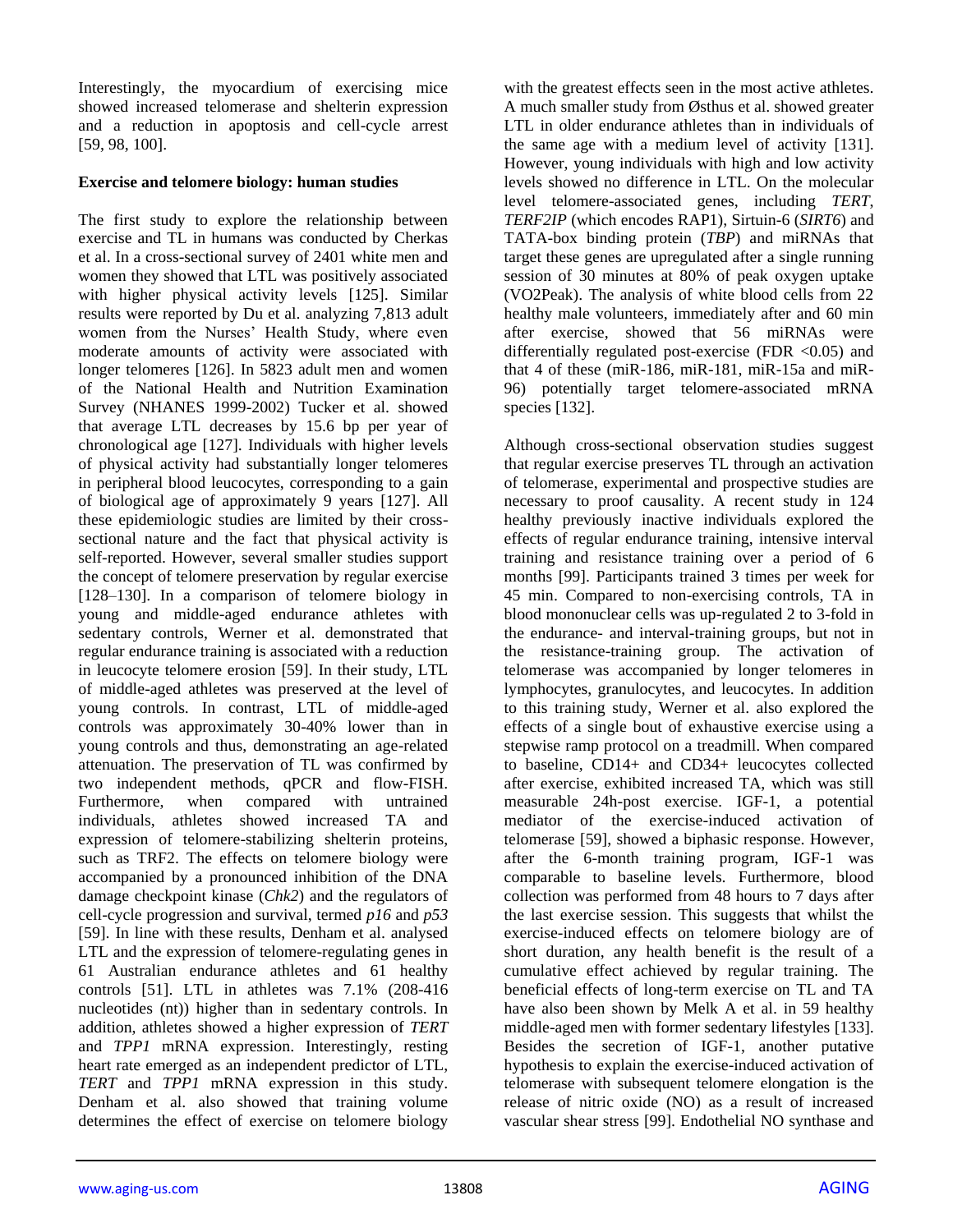TA appear to be linked in a signalling pathway that mediates vascular protection [59].

Despite robust evidence from cross-sectional and prospective intervention studies, not all previously published analyses support a relationship between exercise and telomere biology [134–139]. For example, a comparison of 17 marathon runners and 19 healthy sedentary controls reported no difference in LTL [136]. Similar findings were reported by Song et al. in 84 healthy volunteers [135]. Finally, in a cross-sectional and longitudinal analyses of 582 older adults, Soares-Miranda et al. found no consistent relationship between physical activity and LTL [137]. Only some general functional measures, such as walking distance and "chair test performance", were cross-sectionally related to LTL. In addition, changes in leisure-time activity and in "chair test performance" altered the change in LTL over time. Results from the "Berlin Aging Study" suggest that, in adult men aged over 61 years, long periods of physical activity are necessary for the prevention of telomere shortening (at least 10 years), with intensive sports activities having the greatest effect [140]. This concept is confirmed by a study from Lane et al. where former elite athletes were found to have comparable LTL to agematched, sedentary individuals [141].

Some researchers suggest that the relationship between LTL and exercise is U-shaped [51, 142, 143]. For example, Savela et al. analysed physical activity levels, LTL and the proportion of short telomeres in 204 randomly selected survivors of the "Helsinki Businessman Study". Moderate physical activity was associated with the longest mean LTL. A crosssectional comparison of endurance athletes and healthy controls provides additional support that moderate amounts of exercise training protects against biological aging, while higher amounts may not elicit additional benefits [51].

In summary, the evidence implies that the protective effects of exercise require a rather long-time span and continuity in order to become evident.

#### **Differential effects of exercise modalities on telomere biology**

As reported above, it is not clear whether exercise can preserve or increase TL. The controversial results may be explained, in part, by the fact that "exercise" is a general term that includes many different types of physical activities, such as running, swimming, dancing, weightlifting, ball sports and others. Therefore, the question arises whether different exercise modalities exert differential effects on telomeres? Most existing studies have investigated the effects of endurance

exercise [59, 128, 144], in particular running and cycling, or mixed exercise regimens [126, 129]. However, in most epidemiologic studies, physical activity was self-reported [125, 145, 146]. To date, only one study directly compared the effects of different exercise modalities on telomere biology [99]. This randomized controlled trial showed that only endurance and high-intensive interval training, but not resistance training, increased TA and LTL in middle-aged healthy individuals. All intervention groups performed 3 exercise sessions per week with a duration of 45 min for 6 months. In an analysis of the NHANES (1999-2001), different types of self-reported leisure time activities were assessed, and only moderate/vigorous physical activity was significantly associated with LTL [147]. A lack of resistance training to preserve TL has also been observed in a small cross-sectional study that compared power lifters with healthy, active individuals with no history of strength training [148]. In summary, there is insufficient data to judge if different training modalities exert differential effects on telomeres, telomerase and shelterin expression. However, existing studies suggest that aerobic endurance exercise, but not resistance training, is helpful to preserve TL, at least in leucocytes.

# **Mechanistic considerations**

Besides the preservation of telomeres, several other mechanisms have been proposed to contribute to the anti-aging effects of physical activity (Figure 1). Regular endurance exercise over 5 months improved mitochondrial biogenesis and morphology in skeletal muscles and other organs including lungs and heart in mtDNA mutator mice (animals with accelerated rates of mitochondrial DNA mutation). As a result, exercise delayed the age-related degeneration process of multiple organs, increased mobility, and attenuated telomere shortening [149, 150]. As noted, exercise contributes to an increased shelterin expression via upregulation of p38 MAPK and a subsequent regulation of several transcription factors [123], including the upstream transcription factors of the PGC-1α gene. PGC-1α is a pleiotropic protein involved in cellular energy metabolism [151, 152] that has also been linked to aging [153]. During endurance exercise and caloric restriction,  $PGC-1\alpha$  is activated by adenosine monophosphateactivated protein kinase (AMPK), accumulates in the nucleus through sirtuin 1-dependent deacetylation and acts as a co-activator for other transcription factors [153, 154] including nuclear respiratory factor 1 (NRF-1), a regulator of mitochondrial biogenesis [155, 156]. Age-dependent telomere shortening contributes to mitochondrial and genomic DNA damage via activation of p53 and down-regulation of PGC-1α/β [157]. Recently, de Carvalho Cunha et al. have demonstrated that exercise regulates *p53* and *Chk2* in an intensity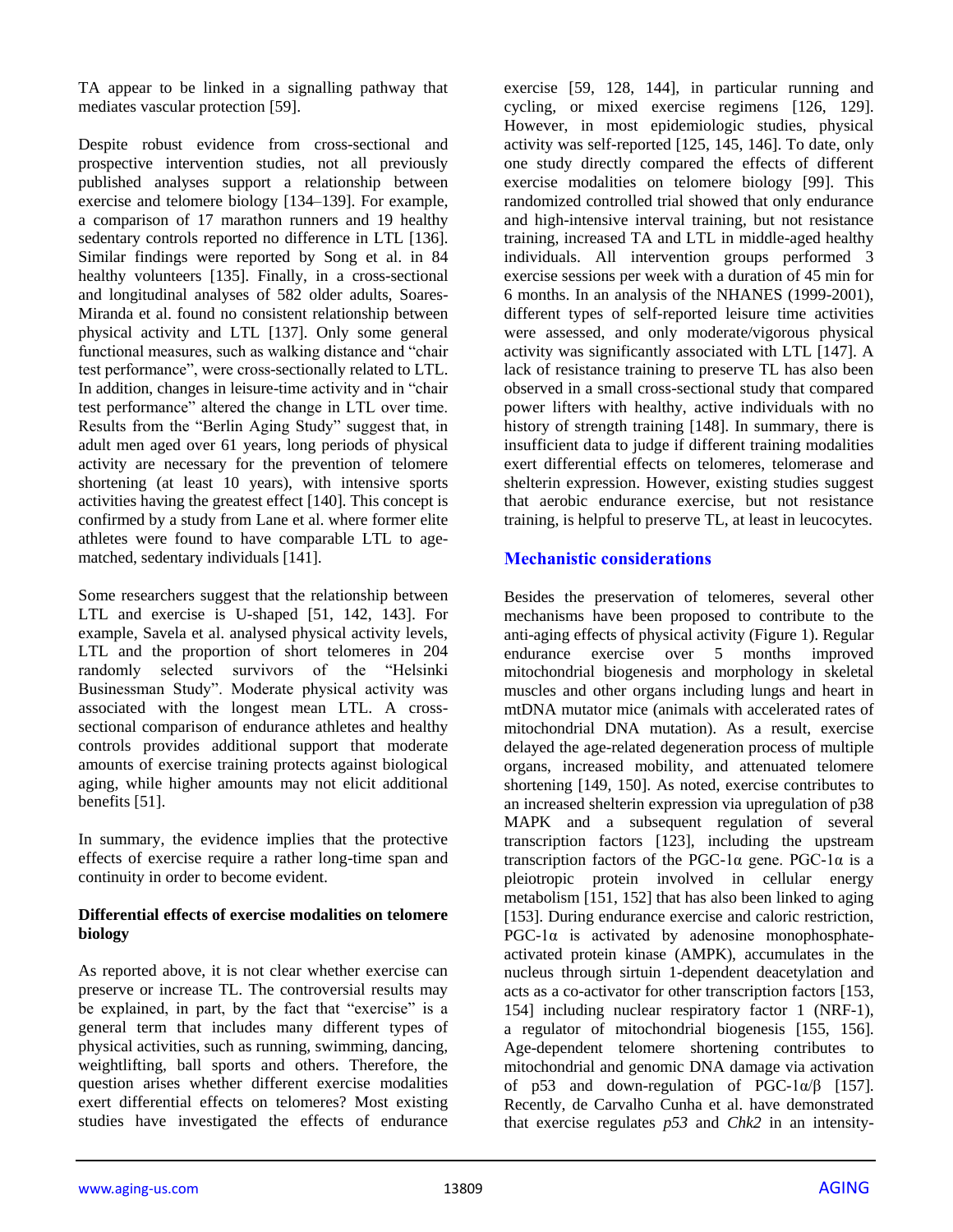dependent fashion, with high intensity endurance exercise being more effective in downregulating *p53* than low intensity exercise [158]. Moreover, high intensity training appears to be more effective in enhancing antioxidant defense, AMPK and PGC-1α expression [159].

Today, only very few animal studies have explored the mechanisms behind the exercise-mediated preservation of telomeres [59, 98, 123, 124]. Although these studies seem to confirm the results obtained in human studies, many mechanistic aspects remain to be clarified. Therefore, future research is needed to improve our understanding on the effects of exercise on telomere biology and genomic aging.

# **Analytical aspects**

Despite robust evidence linking leucocyte telomere shortening with aging and age-related diseases, the measurement of LTL is not yet used clinically. Several unresolved pre-analytical, analytical and post-analytical aspects have hampered the transition of this promising marker from research laboratories into routine diagnostics. From a pre-analytical point of view the pronounced inter-individual variability of LTL [78, 160] and leucocyte telomere shortening [161] complicate a meaningful interpretation of individual results. Aviv et al. have shown that amongst young adults LTL changes between -240 and +12 bp per year. As previously discussed, telomere shortening throughout life is not a



**Figure 1***.* **The beneficial effects of regular physical activity.** Regular physical activity exerts its beneficial effects through activation of telomerase, preservation of telomere length and improved mitochondrial biogenesis and function. On the cellular level these effects lead to the reduction of apoptosis, cellular senescence and oxidative stress, lowering the subsequent multi-system chronic inflammation. In summary, regular physical activity is a means to preserve genomic integrity and tissue function and reduce the onset of age-related chronic diseases.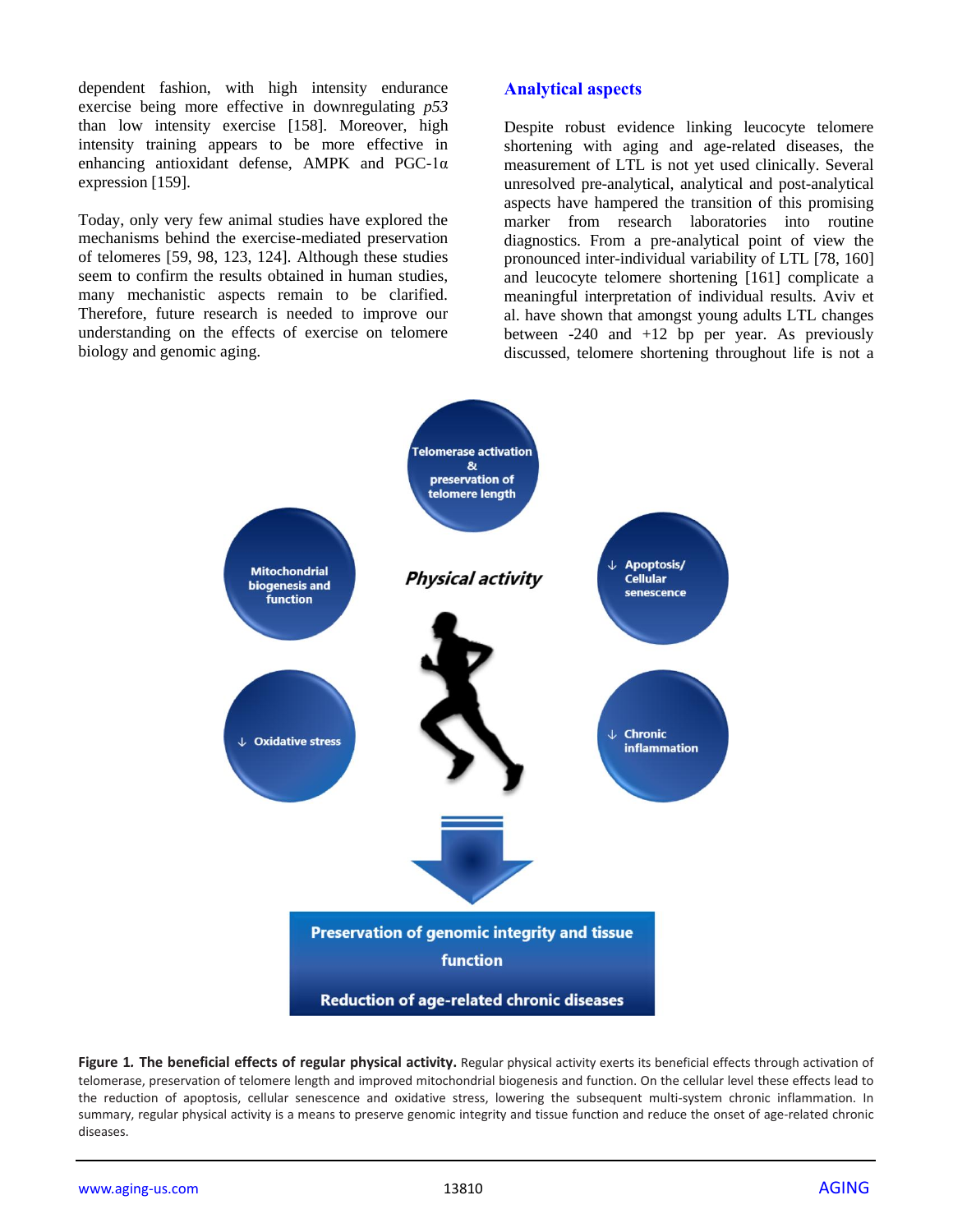linear process instead it is most pronounced during the period of rapid somatic growth in the first two years of life [34, 35, 38, 39]. In addition, young individuals with either longer or shorter than the average TL tend to maintain that classification throughout the rest of their life [162, 163]. Together, these unresolved preanalytical issues have prevented a consensus amongst researchers and clinicians as to when measurement of TL is meaningful and might provide a benefit for the individual.

Another major concern is the appropriate sample matrix. Variable proliferation rates lead to vastly different TLs amongst several tissue types [35]. In different organs, from the same individual, TL can differ by factor 6 and more [35]. It also appears that TL within the same organ varies substantially, and consequently results depend on the site of sample collection. Only few studies have investigated the distribution of TL in different organs from the same donor. Perhaps normalizing LTL for TL of a post-mitotic tissue like fat or skeletal muscles might provide a better understanding of leucocyte telomere dynamics during aging [164]. Dlouha et al. measured telomere length in twelve human tissues (peripheral blood leukocytes, liver, kidney, heart, intercostal skeletal muscle, subcutaneous and abdominal fat) from dead human donors with a wide age range (29 weeks to 88 years). They found an inverse relationship between relative telomere length (rTL) and donor age, with the longest rTL detected in the youngest [35]. TL was significantly higher in blood compared to the majority of tissues but not different compared to adipose and renal tissue. The largest interindividual variability was observed in leucocytes and kidney [35]. Nonetheless, these results were confounded by the small number of donors and their variable health status. Up until now, little is known about the effect of injury and physical activity on telomere dynamics in human skeletal muscle. A recent study assessed whether aerobic capacity was associated with TL in skeletal muscles and leucocytes and whether TL is associated in these two tissues, across a wide age range (18–87 years). The findings support a correlation between LTL and mean skeletal muscles telomere length indicating that individuals with short (or long) telomeres in one tissue also display short (or long) telomeres in another tissue. However, skeletal muscle TL was not associated with age, and aerobic capacity was not associated with longer telomeres in either leukocytes or skeletal muscles [139]. Therefore, more studies are needed to consolidate our knowledge about tissue specific differences in telomere dynamics.

To avoid invasive sample collection and regional variability of TL in solid organ tissues, blood leucocytes have been proposed as an alternative matrix for telomere analysis. Blood can easily be collected multiple times and LTL, at least theoretically, mirrors telomere dynamics in hematopoietic stem cells (hSC) and is an index of hSC reserve [165, 166]. However, blood leucocytes represent a heterogeneous cell population including monocytes, granulocytes and lymphocytes. The composition of this population is highly variable depending on stressors i.e. exercise, nutrition, smoking, psychological stress and others. These stressors can trigger a redistribution of leucocytes from immune reservoirs to the circulation and peripheral tissues [167]. As a result, the percentage of neutrophil granulocytes can range from 40 to 70% of the entire leucocyte count. Compared to many other cell types, neutrophils have a very short lifespan of 1-3 days. Therefore, it is not surprising that LTL exhibits by far the highest intra- and inter-individual variability amongst all sample types [35]. Conditions, such as CHIP, which arise from leucocyte precursor cells, may also influence the distribution of LTL and thus hamper the interpretation of LTL results. None withstanding the potential association between LTL and CHIP, which is primarily based on observational data, variable telomere attrition rates between individuals and amongst different solid tissues remain a major issue when interpreting the results of TL measurements. Therefore, more experimental data are needed to consolidate our knowledge about the relationship between TL in leucocytes and different solid tissues in the context of CHIP and other TL modifying conditions [168]. In summary, our present knowledge is insufficient to judge the validity of LTL as marker of biological age and as prognostic tool for poor outcomes and shorter DALYs in clinical settings. Furthermore, it is not clear how telomere dynamics of peripheral blood leucocytes reflect pathophysiological changes in individual organs.

Besides the aforementioned pre-analytical issues, there are also analytical aspects that hamper a wider use of TL analysis. Existing methods are quantitative PCR (qPCR), Terminal Restriction Fragment (TRF) analysis by Southern blot, fluorescence in situ hybridization coupled with flow cytometry (flow-FISH), Single Telomere Length assay (STELA), Universal STELA, and Telomere Shortest Length Assay (TeSLA). Although all these methods analyse TL, the information they provide is substantially different and the results are not directly comparable [169]. Briefly, the qPCR assay is most frequently used in epidemiologic studies because it is easy to perform, requires small amounts of DNA and allows high throughput. The method provides a relative TL (T) compared to a single copy gene (S) and results are expressed as a T/S ratio. Information about the distribution of short and long telomeres, as well as differences between individual chromosomes and cells cannot be obtained. TRF is considered the "gold standard" for TL analysis that measures the intensity of telomere smears to determine an average TL. However,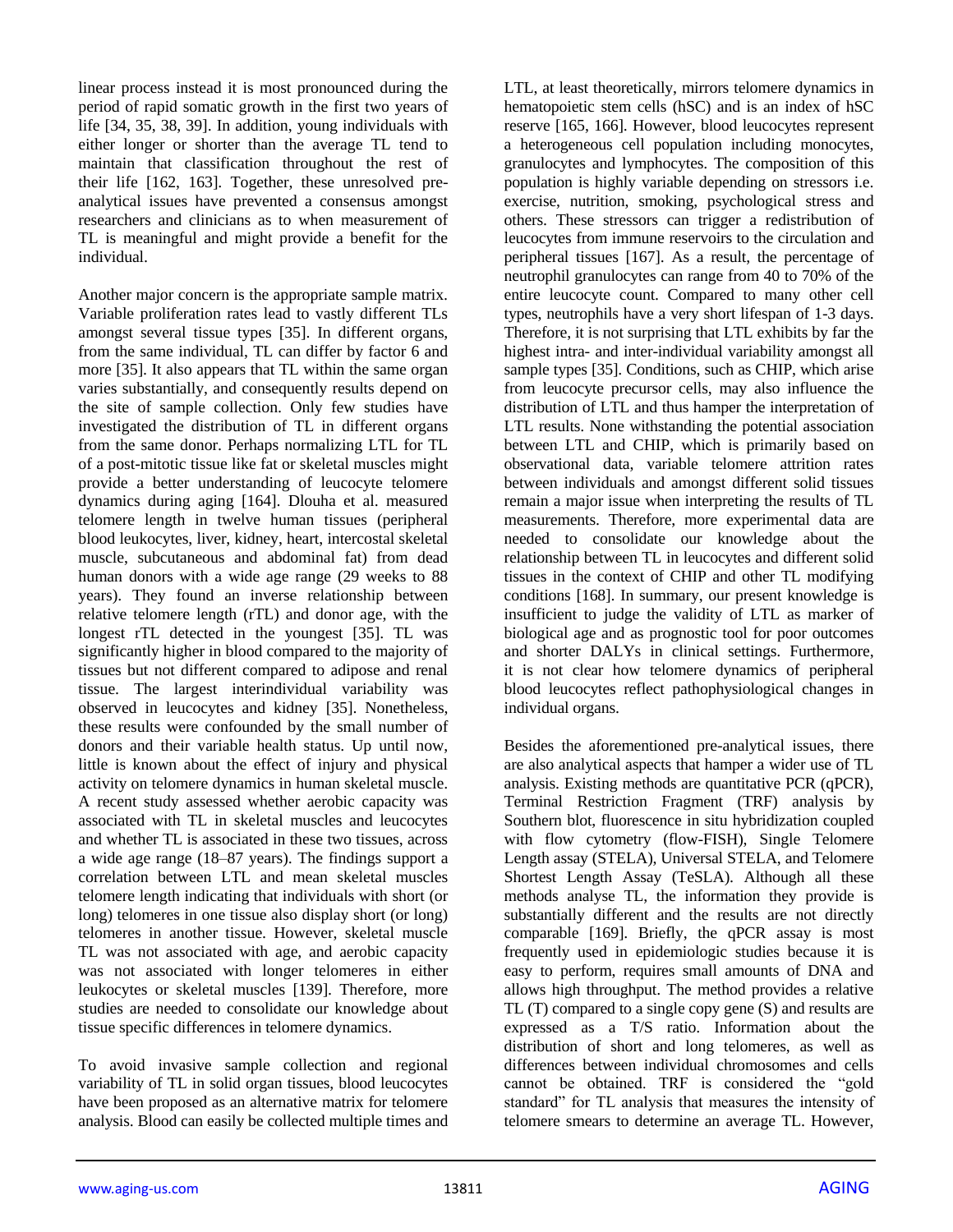applicability of this method is limited by the requirement of large amounts of DNA (approx. 3 µg) and a relatively laborious and time-consuming assay procedure, additionally with this technique very short telomeres (approx. 2 kb or less) are difficult to detect. Although reproducibility within the same laboratory can be rather good, results cannot easily be compared between laboratories. However, commercial TRF kits are now available and may help to improve inter-laboratory comparability. TL of peripheral blood leucocytes can also be measured by fluorescence in-situ hybridization (FISH) based methods. FISH based methods produce very reliable results, but are laborious and require expensive instrumentation [169]. Q-FISH expresses TL as relative fluorescence units. With the help of TRF measured standards absolute TLs can be derived. With this technique it has been shown that the shortest telomeres determine cell viability and chromosome stability [170– 172]. Reliable measurement of the shortest telomeres might open new possibilities for the assessment of biological age, the determination of individual risk for age-related degenerative disease and patient management. Finally, TeSLA assay, requires only small amounts  $(\langle 1 \mu g \rangle)$  of DNA and allows the unbiased measurement of TL distribution [173]. A wider use of TeSLA is hampered by its low throughput. Furthermore, very long telomeres, such as in inbred strains of mice, are not captured by this method. For a more comprehensive overview on the various techniques we refer to a recent review from Lai et al. [169]. Yet, for the measurement of TA the commonly used assay remains the Telomere-Repeat Amplification Protocol (TRAP), a two-step procedure composed of telomerase mediated primer extension and PCR-based detection of extended products. This method has been further adapted to combine TRAP and droplet digital PCR (ddTRAP), thus increasing the sensitivity, repeatability and throughput of the assay. The specifics of the latter are reviewed by Ludlow at et al. [174, 175]. More laborious and not clinically used methods to detect TA include PCR-free assays such as electrochemical assays, optical assays, and signaltransduction assays. However, all of them must be optimized to improve throughput and sensitivity and need special instrumentation to be performed [176].

In summary, telomere length and TA are almost exclusively measured in research laboratories. Sample matrix and analytical procedure should be carefully chosen for the intended use, and analyses should be performed by sufficiently trained staff.

# **CONCLUSIONS**

Telomere research has gained much attention in the previous decade for its potential use and promise as a future therapeutic target, disease management and measurement of genomic aging. Interventions, such as physical activity that target the deleterious processes of aging have concomitantly created interest in the area of lifestyle and aging related research. Largely, the available physical activity data do not exclude that an association between regular exercise and TL exists. However, to date, the observed results from human studies are skewed largely by associations and observational or crosssectional data. In light of the limited data, available evidence suggests altogether, that regular, and consistent physical activity over an extended period of time may assist with preservation of telomeres and cellular aging. Nevertheless, conflicting and a lack of consistent findings from the existing evidence, and particularly from the few available mechanistic studies means there is much more to explore and understand, prior to measurements such as TL will be adopted clinically.

Considering the above, future research should be focused on 1) developing more experimental data to further elucidate and confirm the relationship and mechanistic pathways between physical activity, aging and telomere biology, 2) investigating the effects of the use of different exercise modalities and intensities on telomeres and 3) further determining if these effects are tissue-specific or systemic.

#### **AUTHOR CONTRIBUTIONS**

Authors contributing to the presented manuscript writing and editing: MDS: manuscript conception, writing and editing; CS, MK, IL, GD: manuscript writing, editing and final approval; HJG, MH: manuscript conception, writing, editing and final approval.

# **CONFLICTS OF INTEREST**

No conflicts of interest to declare.

# **FUNDING**

This study has not been supported by funds provided by third parties.

# **REFERENCES**

- 1. Roser M, Ortiz-Ospina E, Ritchie H. Life Expectancy. 2019[. https://ourworldindata.org/life-expectancy](https://ourworldindata.org/life-expectancy)
- 2. Oeppen J, Vaupel JW. Demography. Broken limits to life expectancy. Science. 2002; 296:1029–31. <https://doi.org/10.1126/science.1069675> PMI[D:12004104](https://www.ncbi.nlm.nih.gov/pubmed/12004104)
- 3. Christensen K, Doblhammer G, Rau R, Vaupel JW. Ageing populations: the challenges ahead. Lancet. 2009; 374:1196–208.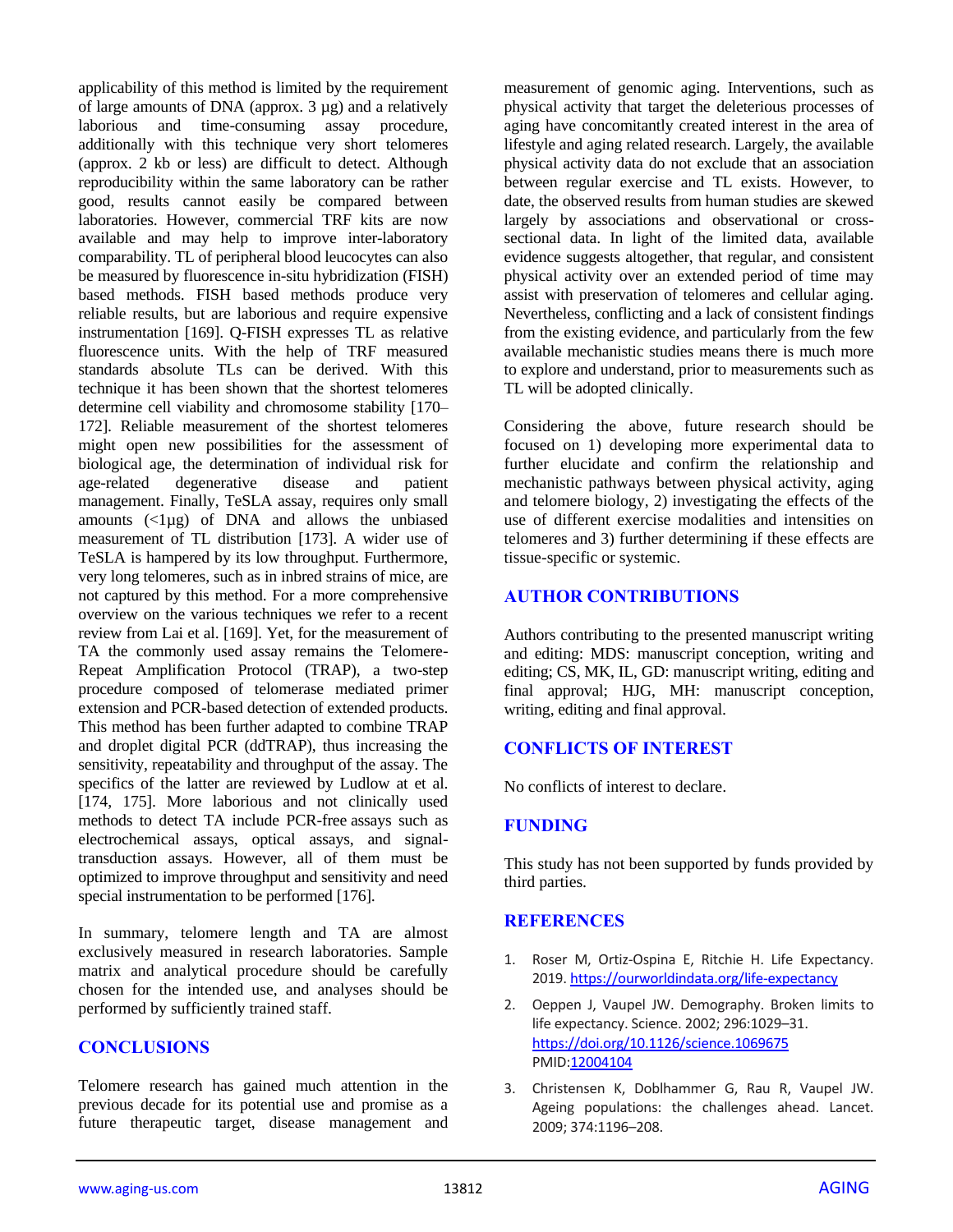[https://doi.org/10.1016/S0140-6736\(09\)61460-4](https://doi.org/10.1016/S0140-6736%2809%2961460-4) PMID[:19801098](https://www.ncbi.nlm.nih.gov/pubmed/19801098)

- 4. Vaupel JW. Biodemography of human ageing. Nature. 2010; 464:536–42. <https://doi.org/10.1038/nature08984> PMID[:20336136](https://www.ncbi.nlm.nih.gov/pubmed/20336136)
- 5. Beltrán-Sánchez H, Soneji S, Crimmins EM. Past, Present, and Future of Healthy Life Expectancy. Cold Spring Harb Perspect Med. 2015; 5:a025957. <https://doi.org/10.1101/cshperspect.a025957> PMID[:26525456](https://www.ncbi.nlm.nih.gov/pubmed/26525456)
- 6. Centers for Disease Control and Prevention (CDC). Control of infectious diseases. MMWR Morb Mortal Wkly Rep. 1999; 48:621–29. PMID[:10458535](https://www.ncbi.nlm.nih.gov/pubmed/10458535)
- 7. Tippett R. Mortality and Cause of Death, 1900 vs. 2010. Health & Environment; 2014. [https://www.ncdemography.org/2014/06/16/mortalit](https://www.ncdemography.org/2014/06/16/mortality-and-cause-of-death-1900-v-2010/) [y-and-cause-of-death-1900-v-2010/](https://www.ncdemography.org/2014/06/16/mortality-and-cause-of-death-1900-v-2010/)
- 8. World Health Organization. Deaths by cause, sex and mortality stratum in WHO regions, estimates for 2002, Annex Table 2. [https://www.who.int/whr/2002/en/whr2002\\_annex2.](https://www.who.int/whr/2002/en/whr2002_annex2.pdf) [pdf](https://www.who.int/whr/2002/en/whr2002_annex2.pdf)
- 9. Ritchie H, Roser M. Causes of Death. 2019. <https://ourworldindata.org/causes-of-death>
- 10. Institute for Health Metrics and Evaluation (IHME). Findings from the Global Burden of Disease Study 2017. Seattle (WA): IHME; 2018.
- 11. World Health Organization. Metrics: Disability-Adjusted Life Year (DALY). Quantifying the Burden of Disease from mortality and morbidity. [https://www.who.int/healthinfo/global\\_burden\\_disea](https://www.who.int/healthinfo/global_burden_disease/metrics_daly/en/) [se/metrics\\_daly/en/](https://www.who.int/healthinfo/global_burden_disease/metrics_daly/en/)
- 12. Ferioli M, Zauli G, Maiorano P, Milani D, Mirandola P, Neri LM. Role of physical exercise in the regulation of epigenetic mechanisms in inflammation, cancer, neurodegenerative diseases, and aging process. J Cell Physiol. 2019. [Epub ahead of print]. <https://doi.org/10.1002/jcp.28304> PMI[D:30767204](https://pubmed.ncbi.nlm.nih.gov/30767204)
- 13. Arem H, Moore SC, Patel A, Hartge P, Berrington de Gonzalez A, Visvanathan K, Campbell PT, Freedman M, Weiderpass E, Adami HO, Linet MS, Lee IM, Matthews CE. Leisure time physical activity and mortality: a detailed pooled analysis of the dose-response relationship. JAMA Intern Med. 2015; 175:959–67. <https://doi.org/10.1001/jamainternmed.2015.0533> PMID[:25844730](https://www.ncbi.nlm.nih.gov/pubmed/25844730)
- 14. Ludlow AT, Ludlow LW, Roth SM. Do telomeres adapt to physiological stress? Exploring the effect of exercise on telomere length and telomere-related proteins.

BioMed Res Int. 2013; 2013:601368. <https://doi.org/10.1155/2013/601368> PMI[D:24455708](https://www.ncbi.nlm.nih.gov/pubmed/24455708)

- 15. Harley CB, Futcher AB, Greider CW. Telomeres shorten during ageing of human fibroblasts. Nature. 1990; 345:458–60. <https://doi.org/10.1038/345458a0> PMI[D:2342578](https://www.ncbi.nlm.nih.gov/pubmed/2342578)
- 16. Meyne J, Ratliff RL, Moyzis RK. Conservation of the human telomere sequence (TTAGGG)n among vertebrates. Proc Natl Acad Sci USA. 1989; 86:7049–53. <https://doi.org/10.1073/pnas.86.18.7049> PMI[D:2780561](https://www.ncbi.nlm.nih.gov/pubmed/2780561)
- 17. Blasco MA. Telomeres and human disease: ageing, cancer and beyond. Nat Rev Genet. 2005; 6:611–22. <https://doi.org/10.1038/nrg1656> PMID[:16136653](https://www.ncbi.nlm.nih.gov/pubmed/16136653)
- 18. Blasco MA. Telomere length, stem cells and aging. Nat Chem Biol. 2007; 3:640–49. <https://doi.org/10.1038/nchembio.2007.38> PMI[D:17876321](https://www.ncbi.nlm.nih.gov/pubmed/17876321)
- 19. Shay JW. Telomeres and aging. Curr Opin Cell Biol. 2018; 52:1–7. <https://doi.org/10.1016/j.ceb.2017.12.001> PMI[D:29253739](https://www.ncbi.nlm.nih.gov/pubmed/29253739)
- 20. de Lange T. Shelterin: the protein complex that shapes and safeguards human telomeres. Genes Dev. 2005; 19:2100–10. <https://doi.org/10.1101/gad.1346005> PMID: 16166375
- 21. Takai H, Smogorzewska A, de Lange T. DNA damage foci at dysfunctional telomeres. Curr Biol. 2003; 13:1549–56. [https://doi.org/10.1016/S0960-9822\(03\)00542-6](https://doi.org/10.1016/S0960-9822%2803%2900542-6) PMI[D:12956959](https://www.ncbi.nlm.nih.gov/pubmed/12956959)
- 22. Artandi SE, Attardi LD. Pathways connecting telomeres and p53 in senescence, apoptosis, and cancer. Biochem Biophys Res Commun. 2005; 331:881–90. <https://doi.org/10.1016/j.bbrc.2005.03.211> PMI[D:15865944](https://www.ncbi.nlm.nih.gov/pubmed/15865944)
- 23. Palm W, de Lange T. How shelterin protects mammalian telomeres. Annu Rev Genet. 2008;  $42.301 - 34$ [https://doi.org/10.1146/annurev.genet.41.110306.13](https://doi.org/10.1146/annurev.genet.41.110306.130350) [0350](https://doi.org/10.1146/annurev.genet.41.110306.130350) PMID: 18680434
- 24. Lei M, Podell ER, Cech TR. Structure of human POT1 bound to telomeric single-stranded DNA provides a model for chromosome end-protection. Nat Struct Mol Biol. 2004; 11:1223–29. <https://doi.org/10.1038/nsmb867> PMID[:15558049](https://www.ncbi.nlm.nih.gov/pubmed/15558049)
- 25. Baumann P, Cech TR. Pot1, the putative telomere endbinding protein in fission yeast and humans. Science.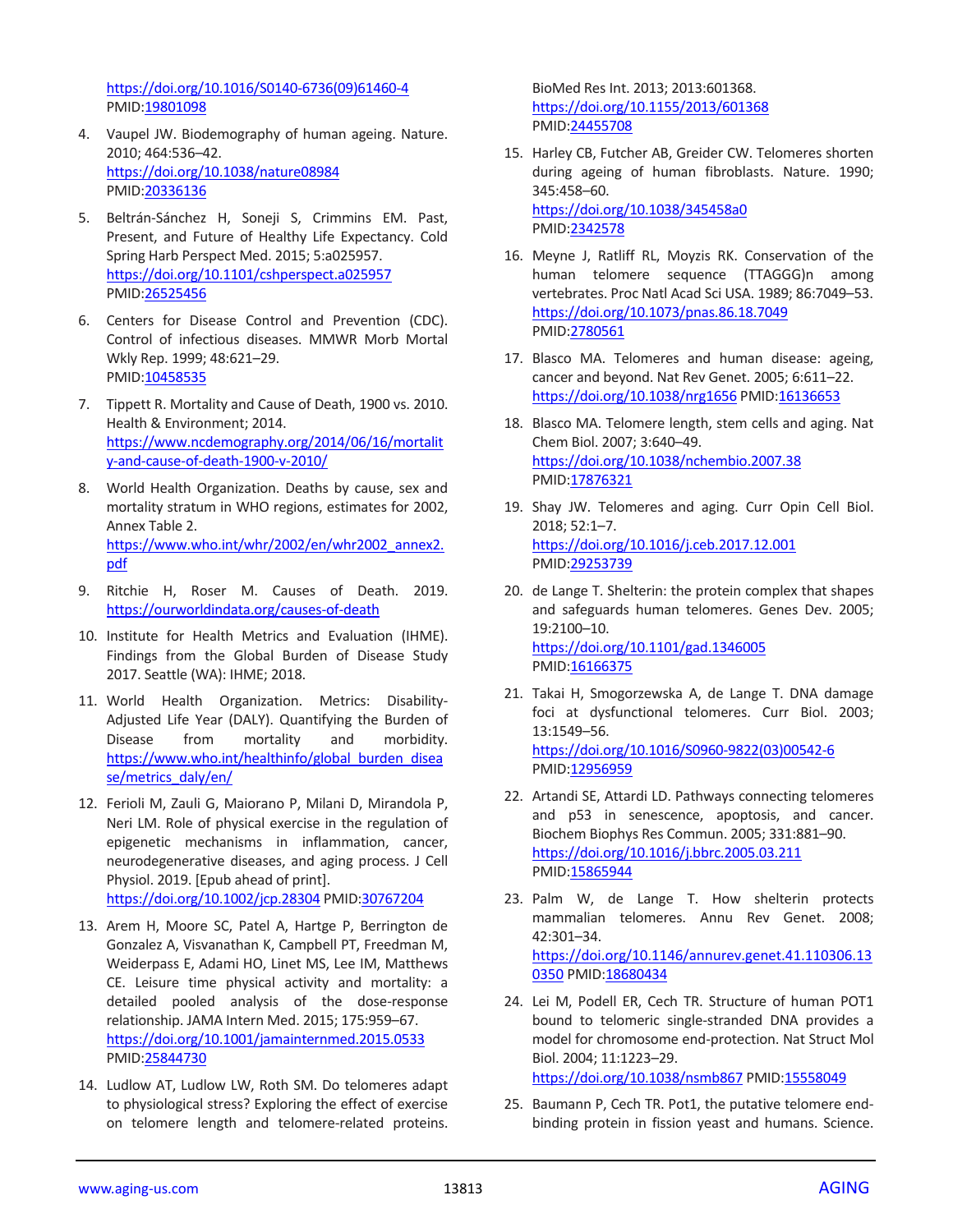2001; 292:1171–75. <https://doi.org/10.1126/science.1060036> PMID[:11349150](https://www.ncbi.nlm.nih.gov/pubmed/11349150)

- 26. Loayza D, De Lange T. POT1 as a terminal transducer of TRF1 telomere length control. Nature. 2003; 423:1013–18. <https://doi.org/10.1038/nature01688> PMID[:12768206](https://www.ncbi.nlm.nih.gov/pubmed/12768206)
- 27. van Steensel B, de Lange T. Control of telomere length by the human telomeric protein TRF1. Nature. 1997; 385:740–43. <https://doi.org/10.1038/385740a0> PMID[:9034193](https://www.ncbi.nlm.nih.gov/pubmed/9034193)
- 28. Teo H, Ghosh S, Luesch H, Ghosh A, Wong ET, Malik N, Orth A, de Jesus P, Perry AS, Oliver JD, Tran NL, Speiser LJ, Wong M, et al. Telomere-independent Rap1 is an IKK adaptor and regulates NF-kappaB-dependent gene expression. Nat Cell Biol. 2010; 12:758–67. <https://doi.org/10.1038/ncb2080> PMID[:20622870](https://www.ncbi.nlm.nih.gov/pubmed/20622870)
- 29. Celli GB, de Lange T. DNA processing is not required for ATM-mediated telomere damage response after TRF2 deletion. Nat Cell Biol. 2005; 7:712–18. <https://doi.org/10.1038/ncb1275> PMID[:15968270](https://www.ncbi.nlm.nih.gov/pubmed/15968270)
- 30. Griffith JD, Comeau L, Rosenfield S, Stansel RM, Bianchi A, Moss H, de Lange T. Mammalian telomeres end in a large duplex loop. Cell. 1999; 97:503–14. [https://doi.org/10.1016/S0092-8674\(00\)80760-6](https://doi.org/10.1016/S0092-8674%2800%2980760-6) PMID[:10338214](https://www.ncbi.nlm.nih.gov/pubmed/10338214)
- 31. Diotti R, Loayza D. Shelterin complex and associated factors at human telomeres. Nucleus. 2011; 2:119–35. <https://doi.org/10.4161/nucl.2.2.15135> PMID[:21738835](https://www.ncbi.nlm.nih.gov/pubmed/21738835)
- 32. Gomes NM, Ryder OA, Houck ML, Charter SJ, Walker W, Forsyth NR, Austad SN, Venditti C, Pagel M, Shay JW, Wright WE. Comparative biology of mammalian telomeres: hypotheses on ancestral states and the roles of telomeres in longevity determination. Aging Cell. 2011; 10:761–68. <https://doi.org/10.1111/j.1474-9726.2011.00718.x> PMID[:21518243](https://www.ncbi.nlm.nih.gov/pubmed/21518243)
- 33. Sanders JL, Newman AB. Telomere length in epidemiology: a biomarker of aging, age-related disease, both, or neither? Epidemiol Rev. 2013; 35:112–31. <https://doi.org/10.1093/epirev/mxs008> PMID[:23302541](https://www.ncbi.nlm.nih.gov/pubmed/23302541)
- 34. Chen W, Kimura M, Kim S, Cao X, Srinivasan SR, Berenson GS, Kark JD, Aviv A. Longitudinal versus cross-sectional evaluations of leukocyte telomere length dynamics: age-dependent telomere shortening

is the rule. J Gerontol A Biol Sci Med Sci. 2011; 66:312–19. <https://doi.org/10.1093/gerona/glq223>

- PMI[D:21310811](https://pubmed.ncbi.nlm.nih.gov/21310811)
- 35. Dlouha D, Maluskova J, Kralova Lesna I, Lanska V, Hubacek JA. Comparison of the relative telomere length measured in leukocytes and eleven different human tissues. Physiol Res. 2014 (Suppl 3); 63:S343–50. PMI[D:25428739](https://www.ncbi.nlm.nih.gov/pubmed/25428739)
- 36. von Zglinicki T, Saretzki G, Döcke W, Lotze C. Mild hyperoxia shortens telomeres and inhibits proliferation of fibroblasts: a model for senescence? Exp Cell Res. 1995; 220:186–93. <https://doi.org/10.1006/excr.1995.1305> PMI[D:7664835](https://www.ncbi.nlm.nih.gov/pubmed/7664835)
- 37. von Zglinicki T, Bürkle A, Kirkwood TB. Stress, DNA damage and ageing— an integrative approach. Exp Gerontol. 2001; 36:1049–62. [https://doi.org/10.1016/S0531-5565\(01\)00111-5](https://doi.org/10.1016/S0531-5565%2801%2900111-5) PMI[D:11404050](https://www.ncbi.nlm.nih.gov/pubmed/11404050)
- 38. von Zglinicki T, Martin-Ruiz CM. Telomeres as biomarkers for ageing and age-related diseases. Curr Mol Med. 2005; 5:197–203. <https://doi.org/10.2174/1566524053586545> PMI[D:15974873](https://www.ncbi.nlm.nih.gov/pubmed/15974873)
- 39. Sidorov I, Kimura M, Yashin A, Aviv A. Leukocyte telomere dynamics and human hematopoietic stem cell kinetics during somatic growth. Exp Hematol. 2009; 37:514–24. <https://doi.org/10.1016/j.exphem.2008.11.009> PMI[D:19216021](https://www.ncbi.nlm.nih.gov/pubmed/19216021)
- 40. Greider CW, Blackburn EH. Identification of a specific telomere terminal transferase activity in Tetrahymena extracts. Cell. 1985; 43:405–13. [https://doi.org/10.1016/0092-8674\(85\)90170-9](https://doi.org/10.1016/0092-8674%2885%2990170-9) PMI[D:3907856](https://www.ncbi.nlm.nih.gov/pubmed/3907856)
- 41. Bodnar AG, Ouellette M, Frolkis M, Holt SE, Chiu CP, Morin GB, Harley CB, Shay JW, Lichtsteiner S, Wright WE. Extension of life-span by introduction of telomerase into normal human cells. Science. 1998; 279:349–52.

<https://doi.org/10.1126/science.279.5349.349> PMI[D:9454332](https://www.ncbi.nlm.nih.gov/pubmed/9454332)

42. Tomás-Loba A, Flores I, Fernández-Marcos PJ, Cayuela ML, Maraver A, Tejera A, Borrás C, Matheu A, Klatt P, Flores JM, Viña J, Serrano M, Blasco MA. Telomerase reverse transcriptase delays aging in cancer-resistant mice. Cell. 2008; 135:609–22.

<https://doi.org/10.1016/j.cell.2008.09.034> PMI[D:19013273](https://www.ncbi.nlm.nih.gov/pubmed/19013273)

43. Bernardes de Jesus B, Blasco MA. Aging by telomere loss can be reversed. Cell Stem Cell. 2011; 8:3–4.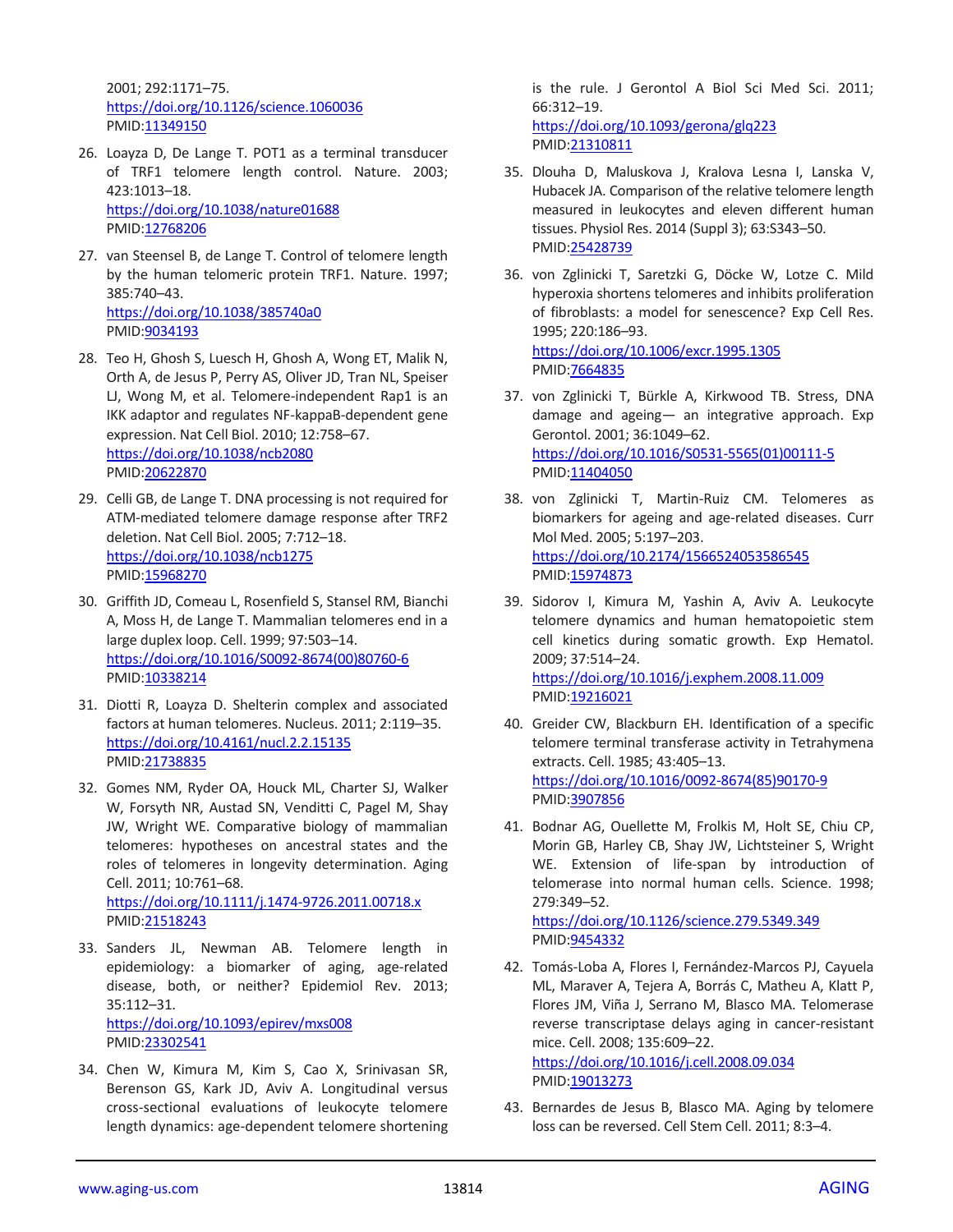<https://doi.org/10.1016/j.stem.2010.12.013> PMID[:21211774](https://www.ncbi.nlm.nih.gov/pubmed/21211774)

- 44. Feng J, Funk WD, Wang SS, Weinrich SL, Avilion AA, Chiu CP, Adams RR, Chang E, Allsopp RC, Yu J. The RNA component of human telomerase. Science. 1995; 269:1236–41. <https://doi.org/10.1126/science.7544491> PMID[:7544491](https://www.ncbi.nlm.nih.gov/pubmed/7544491)
- 45. Zheng Q, Huang J, Wang G. Mitochondria, Telomeres and Telomerase Subunits. Front Cell Dev Biol. 2019;  $7.274$ <https://doi.org/10.3389/fcell.2019.00274> PMID[:31781563](https://www.ncbi.nlm.nih.gov/pubmed/31781563)
- 46. Zvereva MI, Shcherbakova DM, Dontsova OA. Telomerase: structure, functions, and activity regulation. Biochemistry (Mosc). 2010; 75:1563–83. <https://doi.org/10.1134/S0006297910130055> PMID[:21417995](https://www.ncbi.nlm.nih.gov/pubmed/21417995)
- 47. Cong YS, Wright WE, Shay JW. Human telomerase and its regulation. Microbiol Mol Biol Rev. 2002; 66:407–25. <https://doi.org/10.1128/MMBR.66.3.407-425.2002> PMID[:12208997](https://www.ncbi.nlm.nih.gov/pubmed/12208997)
- 48. Gu B, Bessler M, Mason PJ. Dyskerin, telomerase and the DNA damage response. Cell Cycle. 2009; 8:6–10. <https://doi.org/10.4161/cc.8.1.7265> PMID[:19106610](https://www.ncbi.nlm.nih.gov/pubmed/19106610)
- 49. Teixeira MT, Arneric M, Sperisen P, Lingner J. Telomere length homeostasis is achieved via a switch between telomerase- extendible and -nonextendible states. Cell. 2004; 117:323–35. [https://doi.org/10.1016/S0092-8674\(04\)00334-4](https://doi.org/10.1016/S0092-8674%2804%2900334-4) PMID[:15109493](https://www.ncbi.nlm.nih.gov/pubmed/15109493)
- 50. Schoeftner S, Blasco MA. Developmentally regulated transcription of mammalian telomeres by DNAdependent RNA polymerase II. Nat Cell Biol. 2008; 10:228–36. <https://doi.org/10.1038/ncb1685> PMID[:18157120](https://www.ncbi.nlm.nih.gov/pubmed/18157120)
- 51. Denham J, O'Brien BJ, Prestes PR, Brown NJ, Charchar FJ. Increased expression of telomere-regulating genes in endurance athletes with long leukocyte telomeres. J Appl Physiol (1985). 2016; 120:148–58. <https://doi.org/10.1152/japplphysiol.00587.2015> PMID[:26586905](https://www.ncbi.nlm.nih.gov/pubmed/26586905)
- 52. Shay JW. Role of Telomeres and Telomerase in Aging and Cancer. Cancer Discov. 2016; 6:584–93. <https://doi.org/10.1158/2159-8290.CD-16-0062> PMID[:27029895](https://www.ncbi.nlm.nih.gov/pubmed/27029895)
- 53. Rudolph KL, Chang S, Lee HW, Blasco M, Gottlieb GJ, Greider C, DePinho RA. Longevity, stress response, and

cancer in aging telomerase-deficient mice. Cell. 1999; 96:701–12. [https://doi.org/10.1016/S0092-8674\(00\)80580-2](https://doi.org/10.1016/S0092-8674%2800%2980580-2)

54. Kirwan M, Dokal I. Dyskeratosis congenita: a genetic disorder of many faces. Clin Genet. 2008; 73:103–12. <https://doi.org/10.1111/j.1399-0004.2007.00923.x> PMI[D:18005359](https://www.ncbi.nlm.nih.gov/pubmed/18005359)

PMID: 10089885

- 55. Young NS. Telomere biology and telomere diseases: implications for practice and research. Hematology Am Soc Hematol Educ Program. 2010; 2010:30–35. <https://doi.org/10.1182/asheducation-2010.1.30> PMI[D:21239767](https://www.ncbi.nlm.nih.gov/pubmed/21239767)
- 56. Armanios M, Blackburn EH. The telomere syndromes. Nat Rev Genet. 2012; 13:693–704. <https://doi.org/10.1038/nrg3246> PMID[:22965356](https://www.ncbi.nlm.nih.gov/pubmed/22965356)
- 57. Willeit P, Willeit J, Brandstätter A, Ehrlenbach S, Mayr A, Gasperi A, Weger S, Oberhollenzer F, Reindl M, Kronenberg F, Kiechl S. Cellular aging reflected by leukocyte telomere length predicts advanced atherosclerosis and cardiovascular disease risk. Arterioscler Thromb Vasc Biol. 2010; 30:1649–56. <https://doi.org/10.1161/ATVBAHA.110.205492> PMI[D:20508208](https://www.ncbi.nlm.nih.gov/pubmed/20508208)
- 58. Wilson WR, Herbert KE, Mistry Y, Stevens SE, Patel HR, Hastings RA, Thompson MM, Williams B. Blood leucocyte telomere DNA content predicts vascular telomere DNA content in humans with and without vascular disease. Eur Heart J. 2008; 29:2689–94. <https://doi.org/10.1093/eurheartj/ehn386> PMI[D:18762552](https://www.ncbi.nlm.nih.gov/pubmed/18762552)
- 59. Werner C, Fürster T, Widmann T, Pöss J, Roggia C, Hanhoun M, Scharhag J, Büchner N, Meyer T, Kindermann W, Haendeler J, Böhm M, Laufs U. Physical exercise prevents cellular senescence in circulating leukocytes and in the vessel wall. Circulation. 2009; 120:2438–47.

<https://doi.org/10.1161/CIRCULATIONAHA.109.861005> PMI[D:19948976](https://www.ncbi.nlm.nih.gov/pubmed/19948976)

- 60. Samani NJ, Boultby R, Butler R, Thompson JR, Goodall AH. Telomere shortening in atherosclerosis. Lancet. 2001; 358:472–73. [https://doi.org/10.1016/S0140-6736\(01\)05633-1](https://doi.org/10.1016/S0140-6736%2801%2905633-1) PMI[D:11513915](https://www.ncbi.nlm.nih.gov/pubmed/11513915)
- 61. Brouilette SW, Moore JS, McMahon AD, Thompson JR, Ford I, Shepherd J, Packard CJ, Samani NJ, and West of Scotland Coronary Prevention Study Group. Telomere length, risk of coronary heart disease, and statin treatment in the West of Scotland Primary Prevention Study: a nested case-control study. Lancet. 2007; 369:107–14.

[https://doi.org/10.1016/S0140-6736\(07\)60071-3](https://doi.org/10.1016/S0140-6736%2807%2960071-3)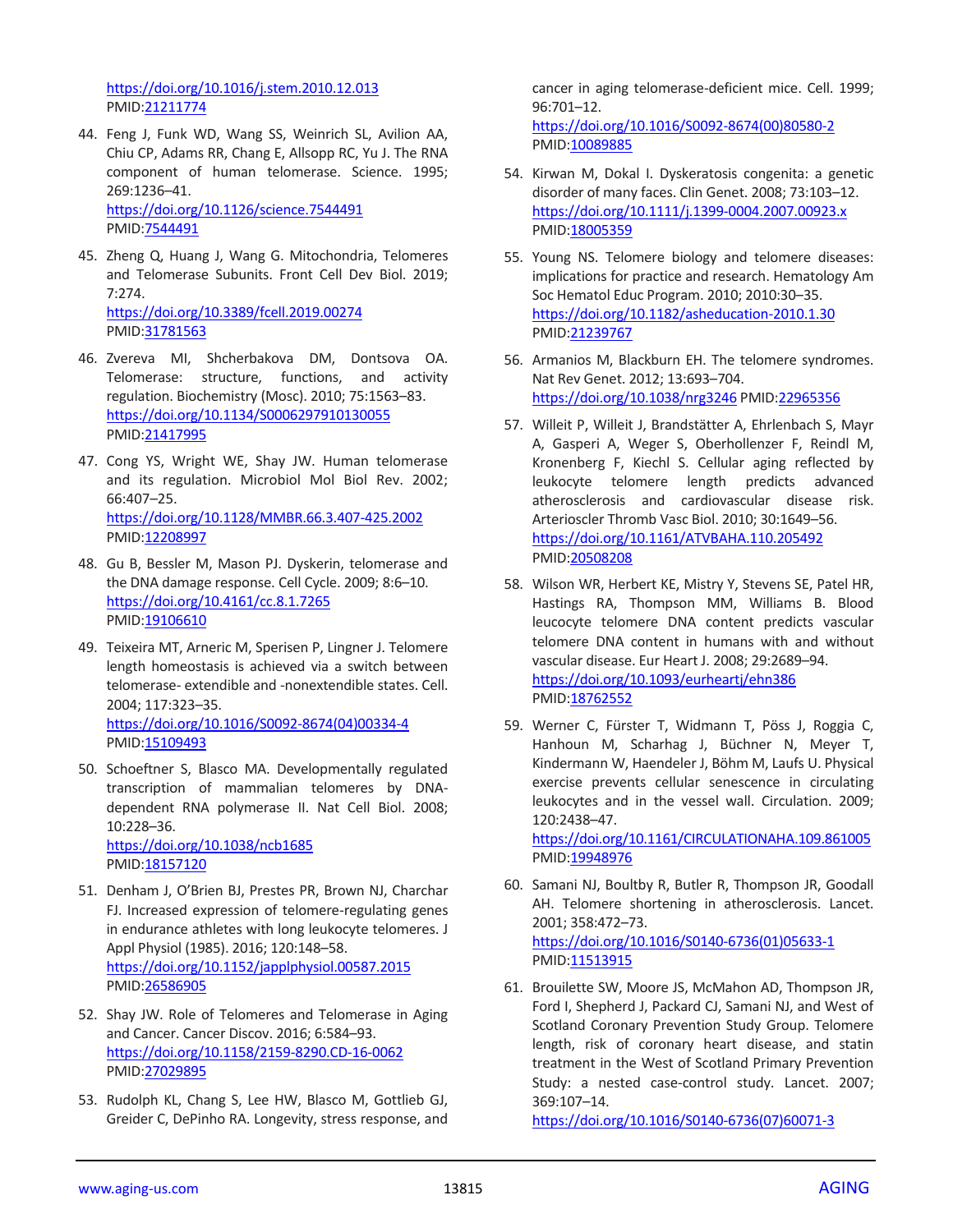PMID[:17223473](https://www.ncbi.nlm.nih.gov/pubmed/17223473)

- 62. Wong LS, de Boer RA, Samani NJ, van Veldhuisen DJ, van der Harst P. Telomere biology in heart failure. Eur J Heart Fail. 2008; 10:1049–56. <https://doi.org/10.1016/j.ejheart.2008.08.007> PMID[:18815070](https://www.ncbi.nlm.nih.gov/pubmed/18815070)
- 63. Goldman F, Bouarich R, Kulkarni S, Freeman S, Du HY, Harrington L, Mason PJ, Londoño-Vallejo A, Bessler M. The effect of TERC haploinsufficiency on the inheritance of telomere length. Proc Natl Acad Sci USA. 2005; 102:17119–24. <https://doi.org/10.1073/pnas.0505318102> PMID[:16284252](https://www.ncbi.nlm.nih.gov/pubmed/16284252)
- 64. Armanios M, Alder JK, Parry EM, Karim B, Strong MA, Greider CW. Short telomeres are sufficient to cause the degenerative defects associated with aging. Am J Hum Genet. 2009; 85:823–32. <https://doi.org/10.1016/j.ajhg.2009.10.028>

PMID[:19944403](https://www.ncbi.nlm.nih.gov/pubmed/19944403)

- 65. Aviv A. Genetics of leukocyte telomere length and its role in atherosclerosis. Mutat Res. 2012; 730:68–74. <https://doi.org/10.1016/j.mrfmmm.2011.05.001> PMID[:21600224](https://www.ncbi.nlm.nih.gov/pubmed/21600224)
- 66. Butt HZ, Atturu G, London NJ, Sayers RD, Bown MJ. Telomere length dynamics in vascular disease: a review. Eur J Vasc Endovasc Surg. 2010; 40:17–26. <https://doi.org/10.1016/j.ejvs.2010.04.012> PMID[:20547081](https://www.ncbi.nlm.nih.gov/pubmed/20547081)
- 67. Epel ES, Blackburn EH, Lin J, Dhabhar FS, Adler NE, Morrow JD, Cawthon RM. Accelerated telomere shortening in response to life stress. Proc Natl Acad Sci USA. 2004; 101:17312–15. <https://doi.org/10.1073/pnas.0407162101> PMID[:15574496](https://www.ncbi.nlm.nih.gov/pubmed/15574496)
- 68. Ornish D, Lin J, Daubenmier J, Weidner G, Epel E, Kemp C, Magbanua MJ, Marlin R, Yglecias L, Carroll PR, Blackburn EH. Increased telomerase activity and comprehensive lifestyle changes: a pilot study. Lancet Oncol. 2008; 9:1048–57. [https://doi.org/10.1016/S1470-2045\(08\)70234-1](https://doi.org/10.1016/S1470-2045%2808%2970234-1) PMID[:18799354](https://www.ncbi.nlm.nih.gov/pubmed/18799354)
- 69. Paul L. Diet, nutrition and telomere length. J Nutr Biochem. 2011; 22:895–901. <https://doi.org/10.1016/j.jnutbio.2010.12.001> PMID[:21429730](https://www.ncbi.nlm.nih.gov/pubmed/21429730)
- 70. Pusceddu I, Herrmann M, Kirsch SH, Werner C, Hübner U, Bodis M, Laufs U, Wagenpfeil S, Geisel J, Herrmann W. Prospective study of telomere length and LINE-1 methylation in peripheral blood cells: the role of B vitamins supplementation. Eur J Nutr. 2016; 55:1863–73.

<https://doi.org/10.1007/s00394-015-1003-1> PMI[D:26293976](https://www.ncbi.nlm.nih.gov/pubmed/26293976)

71. Pusceddu I, Herrmann M, Kirsch SH, Werner C, Hübner U, Bodis M, Laufs U, Widmann T, Wagenpfeil S, Geisel J, Herrmann W. One-carbon metabolites and telomere length in a prospective and randomized study of B- and/or D-vitamin supplementation. Eur J Nutr. 2017; 56:1887–98.

<https://doi.org/10.1007/s00394-016-1231-z> PMI[D:27379829](https://www.ncbi.nlm.nih.gov/pubmed/27379829)

72. Prasad KN, Wu M, Bondy SC. Telomere shortening during aging: attenuation by antioxidants and antiinflammatory agents. Mech Ageing Dev. 2017; 164:61–66. <https://doi.org/10.1016/j.mad.2017.04.004>

PMI[D:28431907](https://www.ncbi.nlm.nih.gov/pubmed/28431907)

- 73. Tsoukalas D, Fragkiadaki P, Docea AO, Alegakis AK, Sarandi E, Vakonaki E, Salataj E, Kouvidi E, Nikitovic D, Kovatsi L, Spandidos DA, Tsatsakis A, Calina D. Association of nutraceutical supplements with longer telomere length. Int J Mol Med. 2019; 44:218–26. <https://doi.org/10.3892/ijmm.2019.4191> PMI[D:31115552](https://www.ncbi.nlm.nih.gov/pubmed/31115552)
- 74. An R, Yan H. Body weight status and telomere length in U.S. middle-aged and older adults. Obes Res Clin Pract. 2017; 11:51–62. <https://doi.org/10.1016/j.orcp.2016.01.003> PMI[D:26895795](https://www.ncbi.nlm.nih.gov/pubmed/26895795)
- 75. Ma Y, Bellini N, Scholten RH, Andersen MH, Vogel U, Saber AT, Loft S, Møller P, Roursgaard M. Effect of combustion-derived particles on genotoxicity and telomere length: A study on human cells and exposed populations. Toxicol Lett. 2020; 322:20–31. <https://doi.org/10.1016/j.toxlet.2020.01.002> PMI[D:31923465](https://www.ncbi.nlm.nih.gov/pubmed/31923465)
- 76. Febbraio MA. Exercise metabolism in 2016: health benefits of exercise - more than meets the eye! Nat Rev Endocrinol. 2017; 13:72–74. <https://doi.org/10.1038/nrendo.2016.218> PMI[D:28051119](https://www.ncbi.nlm.nih.gov/pubmed/28051119)
- 77. Boccardi M, Boccardi V. Psychological Wellbeing and Healthy Aging: focus on Telomeres. Geriatrics (Basel). 2019; 4:4. <https://doi.org/10.3390/geriatrics4010025>

PMI[D:31023993](https://www.ncbi.nlm.nih.gov/pubmed/31023993)

- 78. Pusceddu I, Kleber M, Delgado G, Herrmann W, März W, Herrmann M. Telomere length and mortality in the Ludwigshafen Risk and Cardiovascular Health study. PLoS One. 2018; 13:e0198373. <https://doi.org/10.1371/journal.pone.0198373> PMI[D:29920523](https://www.ncbi.nlm.nih.gov/pubmed/29920523)
- 79. Goglin SE, Farzaneh-Far R, Epel ES, Lin J, Blackburn EH,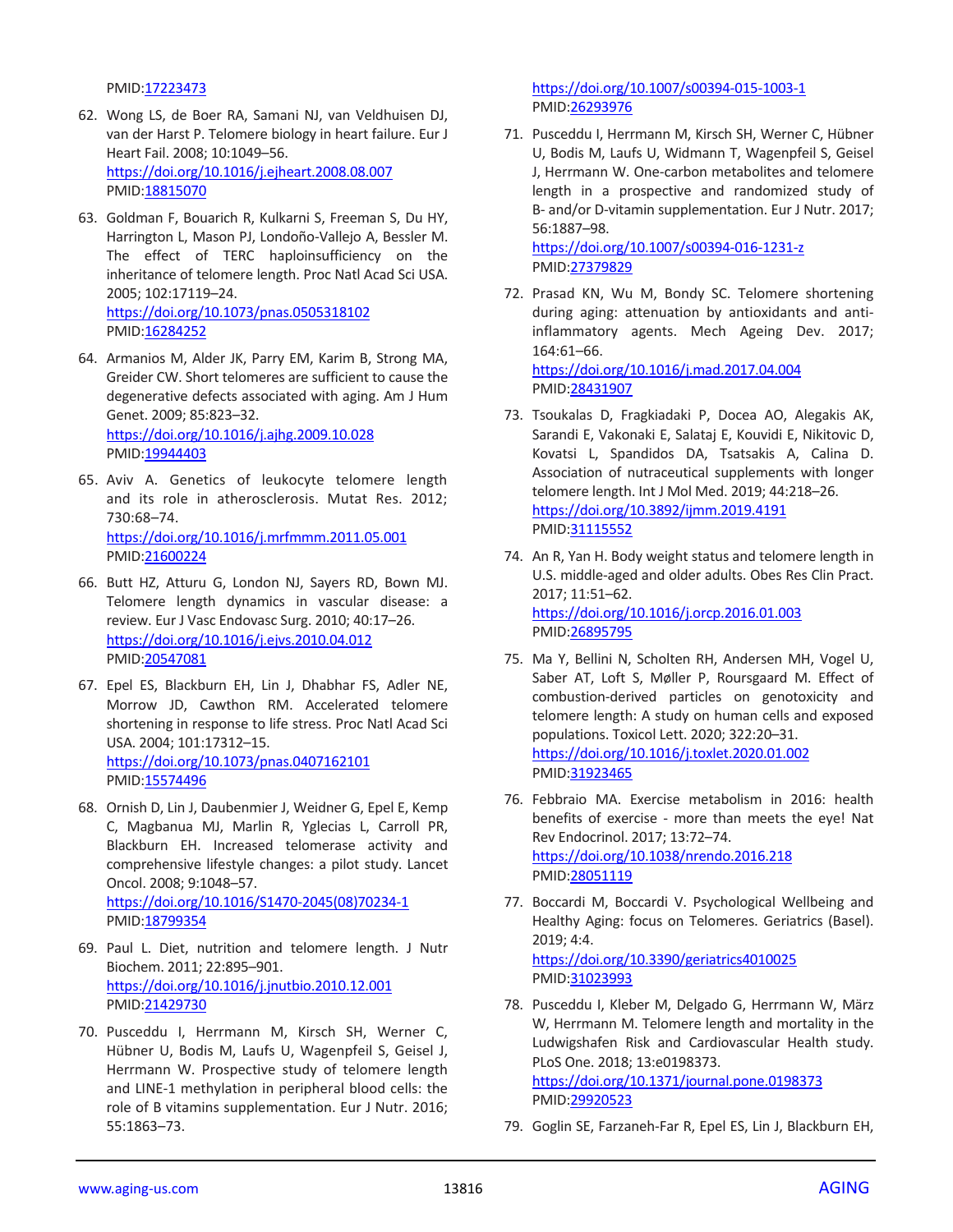Whooley MA. Correction: Change in Leukocyte Telomere Length Predicts Mortality in Patients with Stable Coronary Heart Disease from the Heart and Soul Study. PLoS One. 2016; 11:e0168868. <https://doi.org/10.1371/journal.pone.0168868>

PMID[:27992608](https://www.ncbi.nlm.nih.gov/pubmed/27992608)

- 80. Mons U, Müezzinler A, Schöttker B, Dieffenbach AK, Butterbach K, Schick M, Peasey A, De Vivo I, Trichopoulou A, Boffetta P, Brenner H. Leukocyte Telomere Length and All-Cause, Cardiovascular Disease, and Cancer Mortality: Results From Individual-Participant-Data Meta-Analysis of 2 Large Prospective Cohort Studies. Am J Epidemiol. 2017; 185:1317–26. <https://doi.org/10.1093/aje/kww210> PMID[:28459963](https://www.ncbi.nlm.nih.gov/pubmed/28459963)
- 81. Willeit P, Willeit J, Mayr A, Weger S, Oberhollenzer F, Brandstätter A, Kronenberg F, Kiechl S. Telomere length and risk of incident cancer and cancer mortality. JAMA. 2010; 304:69–75. <https://doi.org/10.1001/jama.2010.897> PMID[:20606151](https://www.ncbi.nlm.nih.gov/pubmed/20606151)
- 82. Testa R, Olivieri F, Sirolla C, Spazzafumo L, Rippo MR, Marra M, Bonfigli AR, Ceriello A, Antonicelli R, Franceschi C, Castellucci C, Testa I, Procopio AD. Leukocyte telomere length is associated with complications of type 2 diabetes mellitus. Diabet Med. 2011; 28:1388–94. <https://doi.org/10.1111/j.1464-5491.2011.03370.x> PMID[:21692845](https://www.ncbi.nlm.nih.gov/pubmed/21692845)
- 83. Zhao J, Miao K, Wang H, Ding H, Wang DW. Association between telomere length and type 2 diabetes mellitus: a meta-analysis. PLoS One. 2013; 8:e79993. <https://doi.org/10.1371/journal.pone.0079993> PMID[:24278229](https://www.ncbi.nlm.nih.gov/pubmed/24278229)
- 84. Aviv A, Levy D. Hemothelium, Clonal Hematopoiesis of Indeterminate Potential, and Atherosclerosis. Circulation. 2019; 139:7–9. <https://doi.org/10.1161/CIRCULATIONAHA.118.038434> PMID[:30592656](https://www.ncbi.nlm.nih.gov/pubmed/30592656)
- 85. Xie M, Lu C, Wang J, McLellan MD, Johnson KJ, Wendl MC, McMichael JF, Schmidt HK, Yellapantula V, Miller CA, Ozenberger BA, Welch JS, Link DC, et al. Agerelated mutations associated with clonal hematopoietic expansion and malignancies. Nat Med. 2014; 20:1472–78. <https://doi.org/10.1038/nm.3733> PMID[:25326804](https://www.ncbi.nlm.nih.gov/pubmed/25326804)
- 86. Genovese G, Kähler AK, Handsaker RE, Lindberg J, Rose SA, Bakhoum SF, Chambert K, Mick E, Neale BM, Fromer M, Purcell SM, Svantesson O, Landén M, et al. Clonal hematopoiesis and blood-cancer risk inferred from blood DNA sequence. N Engl J Med. 2014; 371:2477–87.

<https://doi.org/10.1056/NEJMoa1409405>

PMI[D:25426838](https://www.ncbi.nlm.nih.gov/pubmed/25426838)

- 87. Jaiswal S, Fontanillas P, Flannick J, Manning A, Grauman PV, Mar BG, Lindsley RC, Mermel CH, Burtt N, Chavez A, Higgins JM, Moltchanov V, Kuo FC, et al. Agerelated clonal hematopoiesis associated with adverse outcomes. N Engl J Med. 2014; 371:2488–98. <https://doi.org/10.1056/NEJMoa1408617> PMI[D:25426837](https://www.ncbi.nlm.nih.gov/pubmed/25426837)
- 88. Jaiswal S, Libby P. Clonal haematopoiesis: connecting ageing and inflammation in cardiovascular disease. Nat Rev Cardiol. 2020; 17:137–44. <https://doi.org/10.1038/s41569-019-0247-5> PMI[D:31406340](https://www.ncbi.nlm.nih.gov/pubmed/31406340)
- 89. Zink F, Stacey SN, Norddahl GL, Frigge ML, Magnusson OT, Jonsdottir I, Thorgeirsson TE, Sigurdsson A, Gudjonsson SA, Gudmundsson J, Jonasson JG, Tryggvadottir L, Jonsson T, et al. Clonal hematopoiesis, with and without candidate driver mutations, is common in the elderly. Blood. 2017; 130:742–52. <https://doi.org/10.1182/blood-2017-02-769869> PMI[D:28483762](https://www.ncbi.nlm.nih.gov/pubmed/28483762)
- 90. Jaskelioff M, Muller FL, Paik JH, Thomas E, Jiang S, Adams AC, Sahin E, Kost-Alimova M, Protopopov A, Cadiñanos J, Horner JW, Maratos-Flier E, Depinho RA. Telomerase reactivation reverses tissue degeneration in aged telomerase-deficient mice. Nature. 2011; 469:102–06. <https://doi.org/10.1038/nature09603>

PMI[D:21113150](https://www.ncbi.nlm.nih.gov/pubmed/21113150)

- 91. Shay JW, Bacchetti S. A survey of telomerase activity in human cancer. Eur J Cancer. 1997; 33:787–91. [https://doi.org/10.1016/S0959-8049\(97\)00062-2](https://doi.org/10.1016/S0959-8049%2897%2900062-2) PMI[D:9282118](https://www.ncbi.nlm.nih.gov/pubmed/9282118)
- 92. Jafri MA, Ansari SA, Alqahtani MH, Shay JW. Roles of telomeres and telomerase in cancer, and advances in telomerase-targeted therapies. Genome Med. 2016; 8:69.

<https://doi.org/10.1186/s13073-016-0324-x> PMI[D:27323951](https://www.ncbi.nlm.nih.gov/pubmed/27323951)

93. Hahn WC, Stewart SA, Brooks MW, York SG, Eaton E, Kurachi A, Beijersbergen RL, Knoll JH, Meyerson M, Weinberg RA. Inhibition of telomerase limits the growth of human cancer cells. Nat Med. 1999; 5:1164–70. <https://doi.org/10.1038/13495>

PMI[D:10502820](https://www.ncbi.nlm.nih.gov/pubmed/10502820)

94. Herbert B, Pitts AE, Baker SI, Hamilton SE, Wright WE, Shay JW, Corey DR. Inhibition of human telomerase in immortal human cells leads to progressive telomere shortening and cell death. Proc Natl Acad Sci USA. 1999; 96:14276–81.

<https://doi.org/10.1073/pnas.96.25.14276>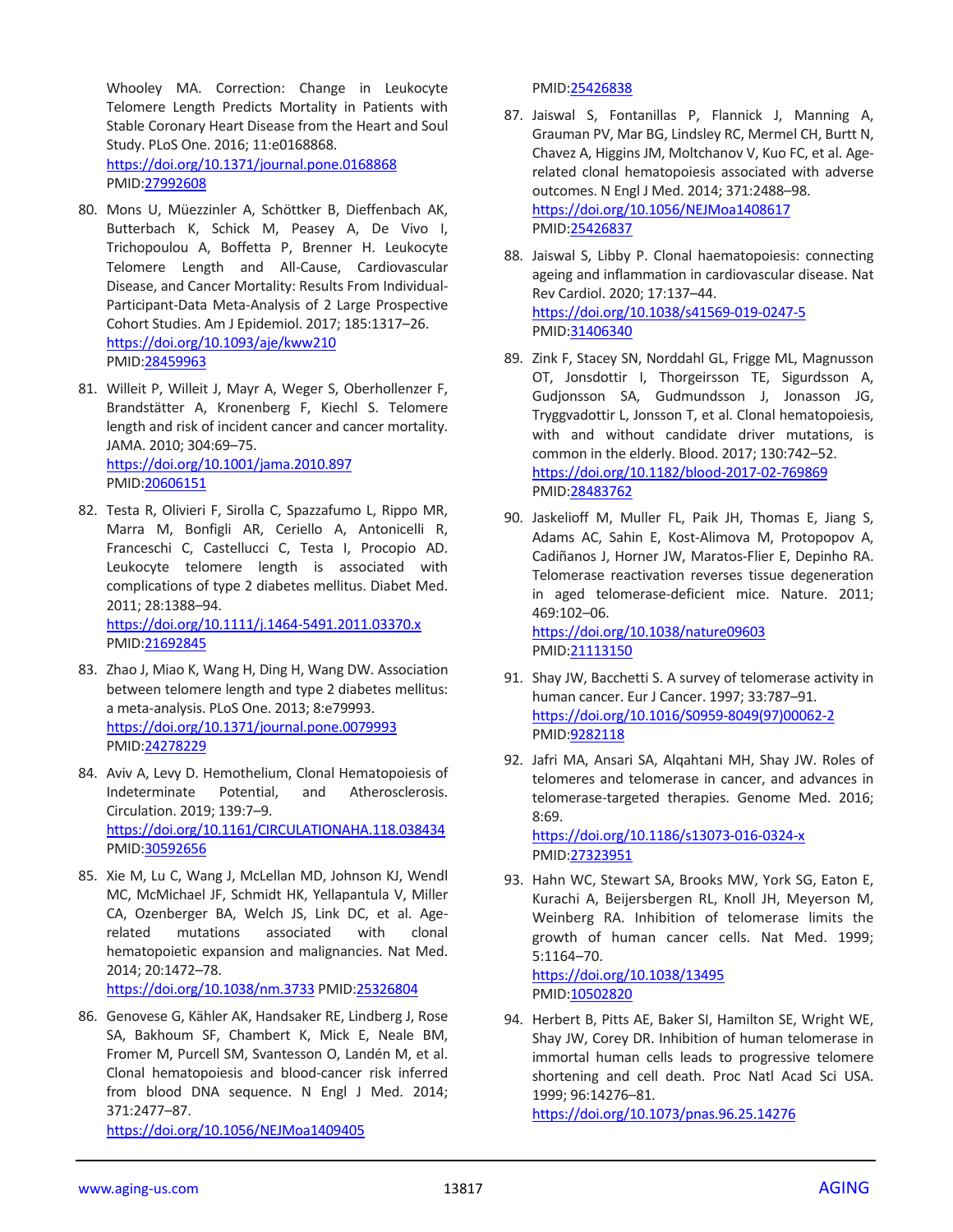PMID[:10588696](https://www.ncbi.nlm.nih.gov/pubmed/10588696)

95. Zhang X, Mar V, Zhou W, Harrington L, Robinson MO. Telomere shortening and apoptosis in telomeraseinhibited human tumor cells. Genes Dev. 1999; 13:2388–99.

<https://doi.org/10.1101/gad.13.18.2388> PMID[:10500096](https://www.ncbi.nlm.nih.gov/pubmed/10500096)

- 96. Cassar L, Li H, Pinto AR, Nicholls C, Bayne S, Liu JP. Bone morphogenetic protein-7 inhibits telomerase activity, telomere maintenance, and cervical tumor growth. Cancer Res. 2008; 68:9157–66. <https://doi.org/10.1158/0008-5472.CAN-08-1323> PMID: 19010887
- 97. Yaswen P, MacKenzie KL, Keith WN, Hentosh P, Rodier F, Zhu J, Firestone GL, Matheu A, Carnero A, Bilsland A, Sundin T, Honoki K, Fujii H, et al. Therapeutic targeting of replicative immortality. Semin Cancer Biol. 2015 (Suppl); 35:S104–28. <https://doi.org/10.1016/j.semcancer.2015.03.007> PMID[:25869441](https://www.ncbi.nlm.nih.gov/pubmed/25869441)
- 98. Werner C, Hanhoun M, Widmann T, Kazakov A, Semenov A, Pöss J, Bauersachs J, Thum T, Pfreundschuh M, Müller P, Haendeler J, Böhm M, Laufs U. Effects of physical exercise on myocardial telomere-regulating proteins, survival pathways, and apoptosis. J Am Coll Cardiol. 2008; 52:470–82.

<https://doi.org/10.1016/j.jacc.2008.04.034> PMID[:18672169](https://www.ncbi.nlm.nih.gov/pubmed/18672169)

99. Werner CM, Hecksteden A, Morsch A, Zundler J, Wegmann M, Kratzsch J, Thiery J, Hohl M, Bittenbring JT, Neumann F, Böhm M, Meyer T, Laufs U. Differential effects of endurance, interval, and resistance training on telomerase activity and telomere length in a randomized, controlled study. Eur Heart J. 2019; 40:34–46.

<https://doi.org/10.1093/eurheartj/ehy585> PMID[:30496493](https://www.ncbi.nlm.nih.gov/pubmed/30496493)

- 100. Ludlow AT, Lima LC, Wang J, Hanson ED, Guth LM, Spangenburg EE, Roth SM. Exercise alters mRNA expression of telomere-repeat binding factor 1 in skeletal muscle via p38 MAPK. J Appl Physiol (1985). 2012; 113:1737–46. <https://doi.org/10.1152/japplphysiol.00200.2012> PMI[D:23042912](https://www.ncbi.nlm.nih.gov/pubmed/23042912)
- 101. US Department of Health and Human Services. Physical activity guidelines advisory committee report, 2008. pp. A1–H14. [https://health.gov/sites/default/files/2019-](https://health.gov/sites/default/files/2019-10/CommitteeReport_7.pdf) [10/CommitteeReport\\_7.pdf](https://health.gov/sites/default/files/2019-10/CommitteeReport_7.pdf)
- 102. Kokkinos P, Myers J. Exercise and physical activity: clinical outcomes and applications. Circulation. 2010;

122:1637–48.

<https://doi.org/10.1161/CIRCULATIONAHA.110.948349> PMID[:20956238](https://www.ncbi.nlm.nih.gov/pubmed/20956238)

103. Ekelund U, Tarp J, Steene-Johannessen J, Hansen BH, Jefferis B, Fagerland MW, Whincup P, Diaz KM, Hooker SP, Chernofsky A, Larson MG, Spartano N, Vasan RS, et al. Dose-response associations between accelerometry measured physical activity and sedentary time and all cause mortality: systematic review and harmonised meta-analysis. BMJ. 2019; 366:l4570. <https://doi.org/10.1136/bmj.l4570>

PMID[:31434697](https://www.ncbi.nlm.nih.gov/pubmed/31434697)

- 104. Paffenbarger RS Jr, Hyde RT, Wing AL, Hsieh CC. Physical activity, all-cause mortality, and longevity of college alumni. N Engl J Med. 1986; 314:605–13. <https://doi.org/10.1056/NEJM198603063141003> PMID[:3945246](https://www.ncbi.nlm.nih.gov/pubmed/3945246)
- 105. Fraser GE, Shavlik DJ. Ten years of life: is it a matter of choice? Arch Intern Med. 2001; 161:1645–52. <https://doi.org/10.1001/archinte.161.13.1645> PMID[:11434797](https://www.ncbi.nlm.nih.gov/pubmed/11434797)
- 106. Franco OH, de Laet C, Peeters A, Jonker J, Mackenbach J, Nusselder W. Effects of physical activity on life expectancy with cardiovascular disease. Arch Intern Med. 2005; 165:2355–60. <https://doi.org/10.1001/archinte.165.20.2355> PMID[:16287764](https://www.ncbi.nlm.nih.gov/pubmed/16287764)
- 107. Byberg L, Melhus H, Gedeborg R, Sundström J, Ahlbom A, Zethelius B, Berglund LG, Wolk A, Michaëlsson K. Total mortality after changes in leisure time physical activity in 50 year old men: 35 year follow-up of population based cohort. BMJ. 2009; 338:b688.

<https://doi.org/10.1136/bmj.b688> PMI[D:19264819](https://www.ncbi.nlm.nih.gov/pubmed/19264819)

- 108. Wen CP, Wai JP, Tsai MK, Yang YC, Cheng TY, Lee MC, Chan HT, Tsao CK, Tsai SP, Wu X. Minimum amount of physical activity for reduced mortality and extended life expectancy: a prospective cohort study. Lancet. 2011; 378:1244–53. [https://doi.org/10.1016/S0140-6736\(11\)60749-6](https://doi.org/10.1016/S0140-6736%2811%2960749-6) PMID[:21846575](https://www.ncbi.nlm.nih.gov/pubmed/21846575)
- 109. Ainsworth BE, Haskell WL, Whitt MC, Irwin ML, Swartz AM, Strath SJ, O'Brien WL, Bassett DR Jr, Schmitz KH, Emplaincourt PO, Jacobs DR Jr, Leon AS. Compendium of physical activities: an update of activity codes and MET intensities. Med Sci Sports Exerc. 2000 (9 Suppl); 32:S498–504.

<https://doi.org/10.1097/00005768-200009001-00009> PMID: 10993420

110. O'Donovan G, Lee IM, Hamer M, Stamatakis E. Association of "weekend warrior" and other leisure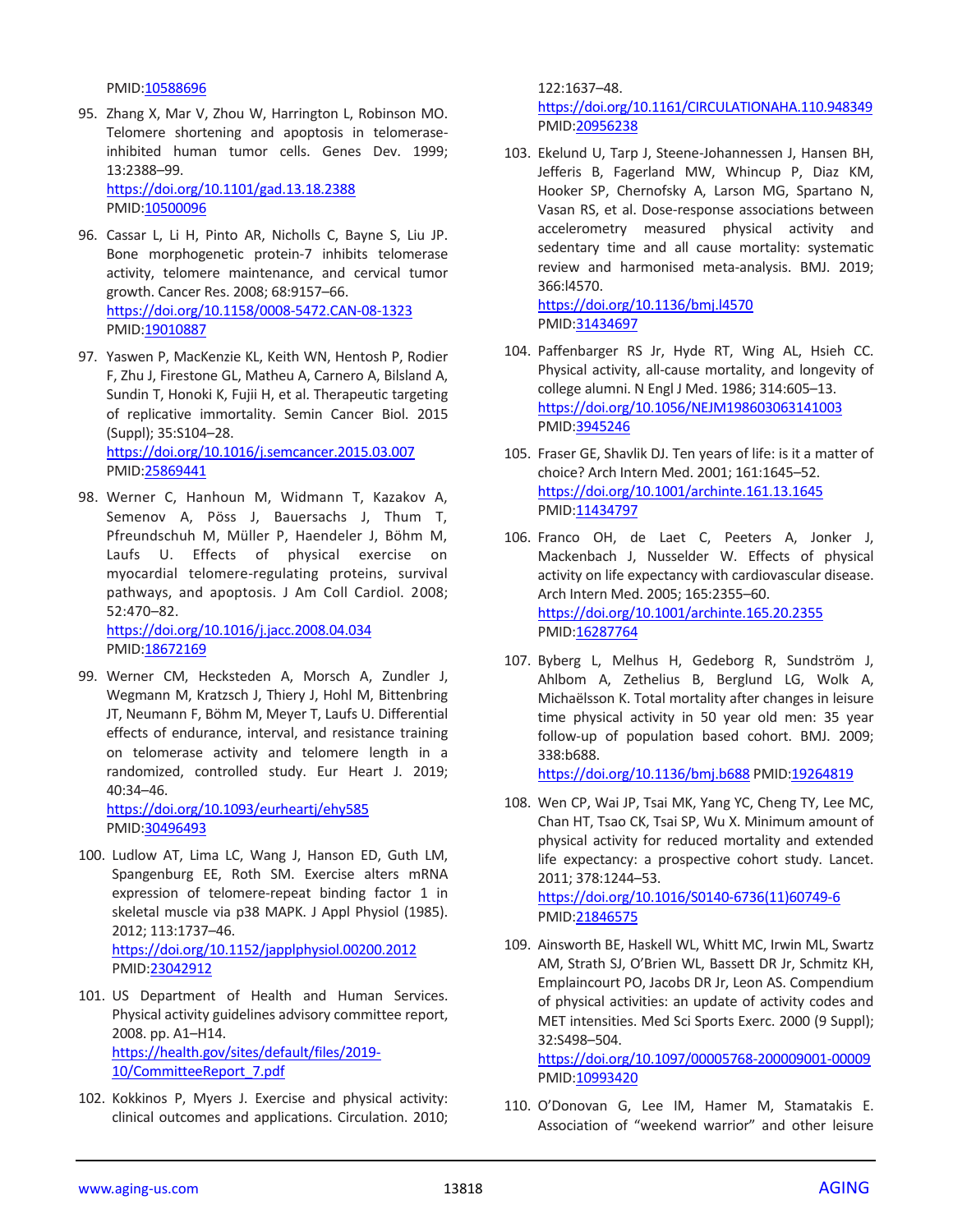time physical activity patterns with risks for all-cause, cardiovascular disease, and cancer mortality. JAMA Intern Med. 2017; 177:335–42. <https://doi.org/10.1001/jamainternmed.2016.8014> PMI[D:28097313](https://www.ncbi.nlm.nih.gov/pubmed/28097313)

111. Wenger HA, Bell GJ. The interactions of intensity, frequency and duration of exercise training in altering cardiorespiratory fitness. Sports Med. 1986; 3:346–56. <https://doi.org/10.2165/00007256-198603050-00004>

PMI[D:3529283](https://www.ncbi.nlm.nih.gov/pubmed/3529283)

- 112. Kraus WE, Houmard JA, Duscha BD, Knetzger KJ, Wharton MB, McCartney JS, Bales CW, Henes S, Samsa GP, Otvos JD, Kulkarni KR, Slentz CA. Effects of the amount and intensity of exercise on plasma lipoproteins. N Engl J Med. 2002; 347:1483–92. <https://doi.org/10.1056/NEJMoa020194> PMI[D:12421890](https://www.ncbi.nlm.nih.gov/pubmed/12421890)
- 113. O'Donovan G, Owen A, Kearney EM, Jones DW, Nevill AM, Woolf-May K, Bird SR. Cardiovascular disease risk factors in habitual exercisers, lean sedentary men and abdominally obese sedentary men. Int J Obes. 2005; 29:1063–69.

<https://doi.org/10.1038/sj.ijo.0803004> PMI[D:15925958](https://www.ncbi.nlm.nih.gov/pubmed/15925958)

114. Chodzko-Zajko WJ, Proctor DN, Fiatarone Singh MA, Minson CT, Nigg CR, Salem GJ, Skinner JS, and American College of Sports Medicine. American College of Sports Medicine position stand. Exercise and physical activity for older adults. Med Sci Sports Exerc. 2009; 41:1510–30. <https://doi.org/10.1249/MSS.0b013e3181a0c95c>

PMI[D:19516148](https://pubmed.ncbi.nlm.nih.gov/19516148)

- 115. de Vries NM, van Ravensberg CD, Hobbelen JS, Olde Rikkert MG, Staal JB, Nijhuis-van der Sanden MW. Effects of physical exercise therapy on mobility, physical functioning, physical activity and quality of life in community-dwelling older adults with impaired mobility, physical disability and/or multi-morbidity: a meta-analysis. Ageing Res Rev. 2012; 11:136–49. <https://doi.org/10.1016/j.arr.2011.11.002> PMI[D:22101330](https://www.ncbi.nlm.nih.gov/pubmed/22101330)
- 116. Faber MJ, Bosscher RJ, Chin A Paw MJ, van Wieringen PC. Effects of exercise programs on falls and mobility in frail and pre-frail older adults: A multicenter randomized controlled trial. Arch Phys Med Rehabil. 2006; 87:885–96. <https://doi.org/10.1016/j.apmr.2006.04.005> PMID: 16813773
- 117. Erickson KI, Voss MW, Prakash RS, Basak C, Szabo A, Chaddock L, Kim JS, Heo S, Alves H, White SM, Wojcicki TR, Mailey E, Vieira VJ, et al. Exercise training increases size of hippocampus and improves memory.

Proc Natl Acad Sci USA. 2011; 108:3017–22. <https://doi.org/10.1073/pnas.1015950108> PMID[:21282661](https://www.ncbi.nlm.nih.gov/pubmed/21282661)

- 118. Nagahara AH, Merrill DA, Coppola G, Tsukada S, Schroeder BE, Shaked GM, Wang L, Blesch A, Kim A, Conner JM, Rockenstein E, Chao MV, Koo EH, et al. Neuroprotective effects of brain-derived neurotrophic factor in rodent and primate models of Alzheimer's disease. Nat Med. 2009; 15:331–37. <https://doi.org/10.1038/nm.1912> PMID[:19198615](https://www.ncbi.nlm.nih.gov/pubmed/19198615)
- 119. Knaepen K, Goekint M, Heyman EM, Meeusen R. Neuroplasticity - exercise-induced response of peripheral brain-derived neurotrophic factor: a systematic review of experimental studies in human subjects. Sports Med. 2010; 40:765–801. <https://doi.org/10.2165/11534530-000000000-00000> PMID[:20726622](https://www.ncbi.nlm.nih.gov/pubmed/20726622)
- 120. Meeusen R. Exercise, nutrition and the brain. Sports Med. 2014 (Suppl 1); 44:S47–56. <https://doi.org/10.1007/s40279-014-0150-5> PMID[:24791916](https://www.ncbi.nlm.nih.gov/pubmed/24791916)
- 121. Lidzbarsky G, Gutman D, Shekhidem HA, Sharvit L, Atzmon G. Genomic Instabilities, Cellular Senescence, and Aging: In Vitro, In Vivo and Aging-Like Human Syndromes. Front Med (Lausanne). 2018; 5:104. <https://doi.org/10.3389/fmed.2018.00104> PMID[:29719834](https://pubmed.ncbi.nlm.nih.gov/29719834)
- 122. Arsenis NC, You T, Ogawa EF, Tinsley GM, Zuo L. Physical activity and telomere length: impact of aging and potential mechanisms of action. Oncotarget. 2017; 8:45008–19. <https://doi.org/10.18632/oncotarget.16726> PMID[:28410238](https://www.ncbi.nlm.nih.gov/pubmed/28410238)
- 123. Ludlow AT, Witkowski S, Marshall MR, Wang J, Lima LC, Guth LM, Spangenburg EE, Roth SM. Chronic exercise modifies age-related telomere dynamics in a tissue-specific fashion. J Gerontol A Biol Sci Med Sci. 2012; 67:911–26. <https://doi.org/10.1093/gerona/gls002> PMID[:22389464](https://www.ncbi.nlm.nih.gov/pubmed/22389464)
- 124. Ludlow AT, Gratidão L, Ludlow LW, Spangenburg EE, Roth SM. Acute exercise activates p38 MAPK and increases the expression of telomere-protective genes in cardiac muscle. Exp Physiol. 2017; 102:397–410. <https://doi.org/10.1113/EP086189> PMI[D:28166612](https://www.ncbi.nlm.nih.gov/pubmed/28166612)
- 125. Cherkas LF, Hunkin JL, Kato BS, Richards JB, Gardner JP, Surdulescu GL, Kimura M, Lu X, Spector TD, Aviv A. The association between physical activity in leisure time and leukocyte telomere length. Arch Intern Med. 2008; 168:154–58. <https://doi.org/10.1001/archinternmed.2007.39>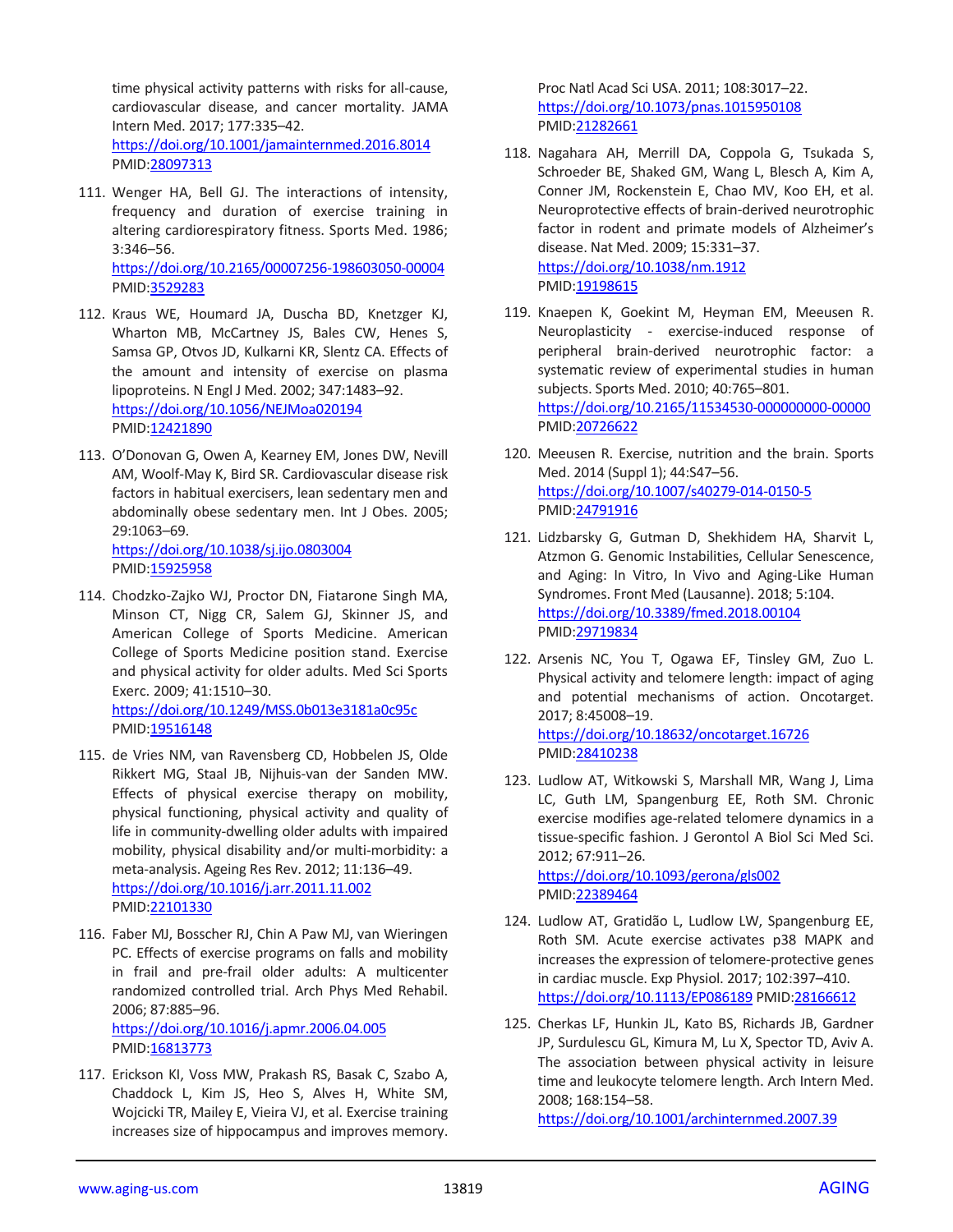PMI[D:18227361](https://www.ncbi.nlm.nih.gov/pubmed/18227361)

- 126. Du M, Prescott J, Kraft P, Han J, Giovannucci E, Hankinson SE, De Vivo I. Physical activity, sedentary behavior, and leukocyte telomere length in women. Am J Epidemiol. 2012; 175:414–22. <https://doi.org/10.1093/aje/kwr330> PMI[D:22302075](https://www.ncbi.nlm.nih.gov/pubmed/22302075)
- 127. Tucker LA. Physical activity and telomere length in U.S. men and women: an NHANES investigation. Prev Med. 2017; 100:145–51. <https://doi.org/10.1016/j.ypmed.2017.04.027> PMI[D:28450121](https://www.ncbi.nlm.nih.gov/pubmed/28450121)
- 128. LaRocca TJ, Seals DR, Pierce GL. Leukocyte telomere length is preserved with aging in endurance exercisetrained adults and related to maximal aerobic capacity. Mech Ageing Dev. 2010; 131:165–67. <https://doi.org/10.1016/j.mad.2009.12.009> PMI[D:20064545](https://www.ncbi.nlm.nih.gov/pubmed/20064545)
- 129. Kim JH, Ko JH, Lee DC, Lim I, Bang H. Habitual physical exercise has beneficial effects on telomere length in postmenopausal women. Menopause. 2012; 19:1109–15. <https://doi.org/10.1097/gme.0b013e3182503e97> PMI[D:22668817](https://www.ncbi.nlm.nih.gov/pubmed/22668817)
- 130. Silva LC, de Araújo AL, Fernandes JR, Matias MS, Silva PR, Duarte AJ, Garcez Leme LE, Benard G. Moderate and intense exercise lifestyles attenuate the effects of aging on telomere length and the survival and composition of T cell subpopulations. Age (Dordr). 2016; 38:24.

<https://doi.org/10.1007/s11357-016-9879-0> PMI[D:26863877](https://www.ncbi.nlm.nih.gov/pubmed/26863877)

- 131. Østhus IB, Sgura A, Berardinelli F, Alsnes IV, Brønstad E, Rehn T, Støbakk PK, Hatle H, Wisløff U, Nauman J. Telomere length and long-term endurance exercise: does exercise training affect biological age? A pilot study. PLoS One. 2012; 7:e52769. <https://doi.org/10.1371/journal.pone.0052769> PMI[D:23300766](https://www.ncbi.nlm.nih.gov/pubmed/23300766)
- 132. Chilton WL, Marques FZ, West J, Kannourakis G, Berzins SP, O'Brien BJ, Charchar FJ. Acute exercise leads to regulation of telomere-associated genes and microRNA expression in immune cells. PLoS One. 2014; 9:e92088.

<https://doi.org/10.1371/journal.pone.0092088> PMI[D:24752326](https://www.ncbi.nlm.nih.gov/pubmed/24752326)

133. Melk A, Tegtbur U, Hilfiker-Kleiner D, Eberhard J, Saretzki G, Eulert C, Kerling A, Nelius AK, Hömme M, Strunk D, Berliner D, Röntgen P, Kück M, et al. Improvement of biological age by physical activity. Int J Cardiol. 2014; 176:1187–89. <https://doi.org/10.1016/j.ijcard.2014.07.236> PMI[D:25223816](https://www.ncbi.nlm.nih.gov/pubmed/25223816)

- 134. Rae DE, Vignaud A, Butler-Browne GS, Thornell LE, Sinclair-Smith C, Derman EW, Lambert MI, Collins M. Skeletal muscle telomere length in healthy, experienced, endurance runners. Eur J Appl Physiol. 2010; 109:323–30. <https://doi.org/10.1007/s00421-010-1353-6> PMID[:20101406](https://www.ncbi.nlm.nih.gov/pubmed/20101406)
- 135. Song Z, von Figura G, Liu Y, Kraus JM, Torrice C, Dillon P, Rudolph-Watabe M, Ju Z, Kestler HA, Sanoff H, Lenhard Rudolph K. Lifestyle impacts on the agingassociated expression of biomarkers of DNA damage and telomere dysfunction in human blood. Aging Cell. 2010; 9:607–15.

<https://doi.org/10.1111/j.1474-9726.2010.00583.x> PMID[:20560902](https://www.ncbi.nlm.nih.gov/pubmed/20560902)

- 136. Mathur S, Ardestani A, Parker B, Cappizzi J, Polk D, Thompson PD. Telomere length and cardiorespiratory fitness in marathon runners. J Investig Med. 2013; 61:613–15. <https://doi.org/10.2310/JIM.0b013e3182814cc2> PMID[:23360839](https://www.ncbi.nlm.nih.gov/pubmed/23360839)
- 137. Soares-Miranda L, Imamura F, Siscovick D, Jenny NS, Fitzpatrick AL, Mozaffarian D. Physical activity, physical fitness and leukocyte telomere length: the cardiovascular health study. Med Sci Sports Exerc. 2015; 47:2525–34. <https://doi.org/10.1249/MSS.0000000000000720> PMID[:26083773](https://www.ncbi.nlm.nih.gov/pubmed/26083773)
- 138. von Känel R, Bruwer EJ, Hamer M, de Ridder JH, Malan L. Association between objectively measured physical activity, chronic stress and leukocyte telomere length. J Sports Med Phys Fitness. 2017; 57:1349–58. <https://doi.org/10.23736/S0022-4707.16.06426-4> PMID[:27074439](https://pubmed.ncbi.nlm.nih.gov/27074439)
- 139. Hiam D, Smith C, Voisin S, Denham J, Yan X, Landen S, Jacques M, Alvarez-Romero J, Garnham A, Woessner MN, Herrmann M, Duque G, Levinger I, Eynon N. Aerobic capacity and telomere length in human skeletal muscle and leukocytes across the lifespan. Aging (Albany NY). 2020; 12:359–69. <https://doi.org/10.18632/aging.102627> PMID[:31901896](https://www.ncbi.nlm.nih.gov/pubmed/31901896)
- 140. Saßenroth D, Meyer A, Salewsky B, Kroh M, Norman K, Steinhagen-Thiessen E, Demuth I. Sports and exercise at different ages and leukocyte telomere length in later life–Data from the Berlin Aging Study II (BASE-II). PLoS One. 2015; 10:e0142131. <https://doi.org/10.1371/journal.pone.0142131> PMID[:26630493](https://www.ncbi.nlm.nih.gov/pubmed/26630493)
- 141. Laine MK, Eriksson JG, Kujala UM, Raj R, Kaprio J, Bäckmand HM, Peltonen M, Sarna S. Effect of intensive exercise in early adult life on telomere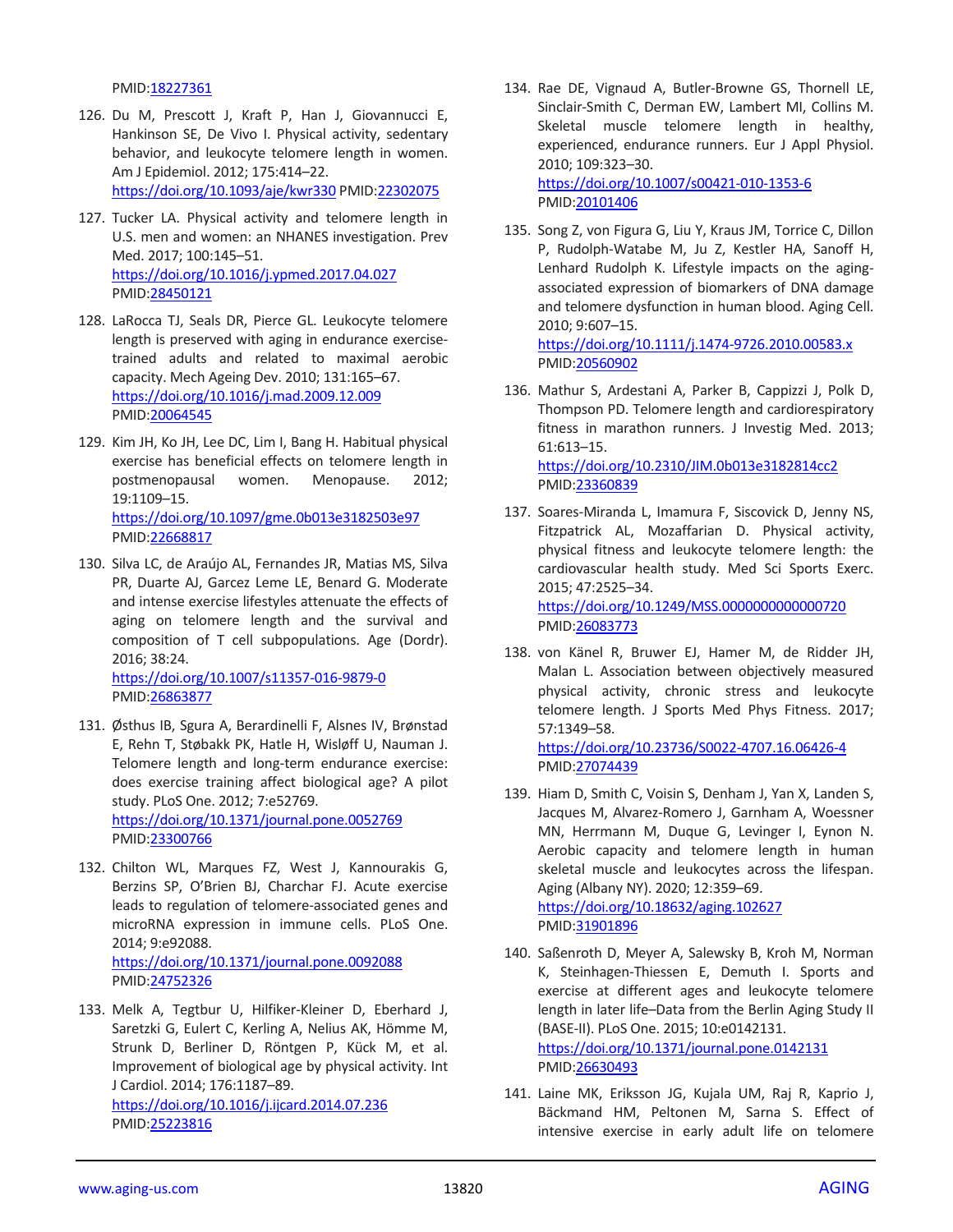length in later life in men. J Sports Sci Med. 2015; 14:239–45. PMI[D:25983570](https://www.ncbi.nlm.nih.gov/pubmed/25983570)

- 142. Ludlow AT, Zimmerman JB, Witkowski S, Hearn JW, Hatfield BD, Roth SM. Relationship between physical activity level, telomere length, and telomerase activity. Med Sci Sports Exerc. 2008; 40:1764–71. <https://doi.org/10.1249/MSS.0b013e31817c92aa> PMI[D:18799986](https://www.ncbi.nlm.nih.gov/pubmed/18799986)
- 143. Savela S, Saijonmaa O, Strandberg TE, Koistinen P, Strandberg AY, Tilvis RS, Pitkälä KH, Miettinen TA, Fyhrquist F. Physical activity in midlife and telomere length measured in old age. Exp Gerontol. 2013; 48:81–84. <https://doi.org/10.1016/j.exger.2012.02.003>

PMI[D:22386580](https://www.ncbi.nlm.nih.gov/pubmed/22386580)

- 144. Denham J, Nelson CP, O'Brien BJ, Nankervis SA, Denniff M, Harvey JT, Marques FZ, Codd V, Zukowska-Szczechowska E, Samani NJ, Tomaszewski M, Charchar FJ. Longer leukocyte telomeres are associated with ultra-endurance exercise independent of cardiovascular risk factors. PLoS One. 2013; 8:e69377. <https://doi.org/10.1371/journal.pone.0069377> PMI[D:23936000](https://www.ncbi.nlm.nih.gov/pubmed/23936000)
- 145. Woo J, Tang N, Leung J. No association between physical activity and telomere length in an elderly Chinese population 65 years and older. Arch Intern Med. 2008; 168:2163–64. <https://doi.org/10.1001/archinte.168.19.2163> PMI[D:18955647](https://www.ncbi.nlm.nih.gov/pubmed/18955647)
- 146. Krauss J, Farzaneh-Far R, Puterman E, Na B, Lin J, Epel E, Blackburn E, Whooley MA. Physical fitness and telomere length in patients with coronary heart disease: findings from the Heart and Soul Study. PLoS One. 2011; 6:e26983. <https://doi.org/10.1371/journal.pone.0026983> PMI[D:22096513](https://www.ncbi.nlm.nih.gov/pubmed/22096513)
- 147. Loprinzi PD, Sng E. Mode-specific physical activity and leukocyte telomere length among U.S. adults: implications of running on cellular aging. Prev Med. 2016; 85:17–19. <https://doi.org/10.1016/j.ypmed.2016.01.002> PMI[D:26794045](https://www.ncbi.nlm.nih.gov/pubmed/26794045)
- 148. Kadi F, Ponsot E, Piehl-Aulin K, Mackey A, Kjaer M, Oskarsson E, Holm L. The effects of regular strength training on telomere length in human skeletal muscle. Med Sci Sports Exerc. 2008; 40:82–87. <https://doi.org/10.1249/mss.0b013e3181596695> PMI[D:18091019](https://www.ncbi.nlm.nih.gov/pubmed/18091019)
- 149. Safdar A, Khrapko K, Flynn JM, Saleem A, De Lisio M, Johnston AP, Kratysberg Y, Samjoo IA, Kitaoka Y, Ogborn DI, Little JP, Raha S, Parise G, et al. Exercise-

induced mitochondrial p53 repairs mtDNA mutations in mutator mice. Skelet Muscle. 2016; 6:7. <https://doi.org/10.1186/s13395-016-0075-9> PMID[:26834962](https://www.ncbi.nlm.nih.gov/pubmed/26834962)

- 150. Safdar A, Bourgeois JM, Ogborn DI, Little JP, Hettinga BP, Akhtar M, Thompson JE, Melov S, Mocellin NJ, Kujoth GC, Prolla TA, Tarnopolsky MA. Endurance exercise rescues progeroid aging and induces systemic mitochondrial rejuvenation in mtDNA mutator mice. Proc Natl Acad Sci USA. 2011; 108:4135–40. <https://doi.org/10.1073/pnas.1019581108> PMID[:21368114](https://www.ncbi.nlm.nih.gov/pubmed/21368114)
- 151. Knutti D, Kressler D, Kralli A. Regulation of the transcriptional coactivator PGC-1 via MAPK-sensitive interaction with a repressor. Proc Natl Acad Sci USA. 2001; 98:9713–18. <https://doi.org/10.1073/pnas.171184698>

PMID[:11481440](https://www.ncbi.nlm.nih.gov/pubmed/11481440)

- 152. Puigserver P, Spiegelman BM. Peroxisome proliferator-activated receptor-gamma coactivator 1 alpha (PGC-1 alpha): transcriptional coactivator and metabolic regulator. Endocr Rev. 2003; 24:78–90. <https://doi.org/10.1210/er.2002-0012> PMID: 12588810
- 153. Chan MC, Arany Z. The many roles of PGC-1 $\alpha$  in muscle—recent developments. Metabolism. 2014; 63:441–51. <https://doi.org/10.1016/j.metabol.2014.01.006> PMID[:24559845](https://www.ncbi.nlm.nih.gov/pubmed/24559845)
- 154. Fernandez-Marcos PJ, Auwerx J. Regulation of PGC-1α, a nodal regulator of mitochondrial biogenesis. Am J Clin Nutr. 2011; 93:884S–90. <https://doi.org/10.3945/ajcn.110.001917> PMID[:21289221](https://www.ncbi.nlm.nih.gov/pubmed/21289221)
- 155. Wright DC, Han DH, Garcia-Roves PM, Geiger PC, Jones TE, Holloszy JO. Exercise-induced mitochondrial biogenesis begins before the increase in muscle PGC-1alpha expression. J Biol Chem. 2007; 282:194–99. <https://doi.org/10.1074/jbc.M606116200> PMID[:17099248](https://www.ncbi.nlm.nih.gov/pubmed/17099248)
- 156. Diman A, Boros J, Poulain F, Rodriguez J, Purnelle M, Episkopou H, Bertrand L, Francaux M, Deldicque L, Decottignies A. Nuclear respiratory factor 1 and endurance exercise promote human telomere transcription. Sci Adv. 2016; 2:e1600031. <https://doi.org/10.1126/sciadv.1600031> PMID[:27819056](https://www.ncbi.nlm.nih.gov/pubmed/27819056)
- 157. Sahin E, Colla S, Liesa M, Moslehi J, Müller FL, Guo M, Cooper M, Kotton D, Fabian AJ, Walkey C, Maser RS, Tonon G, Foerster F, et al. Telomere dysfunction induces metabolic and mitochondrial compromise. Nature. 2011; 470:359–65.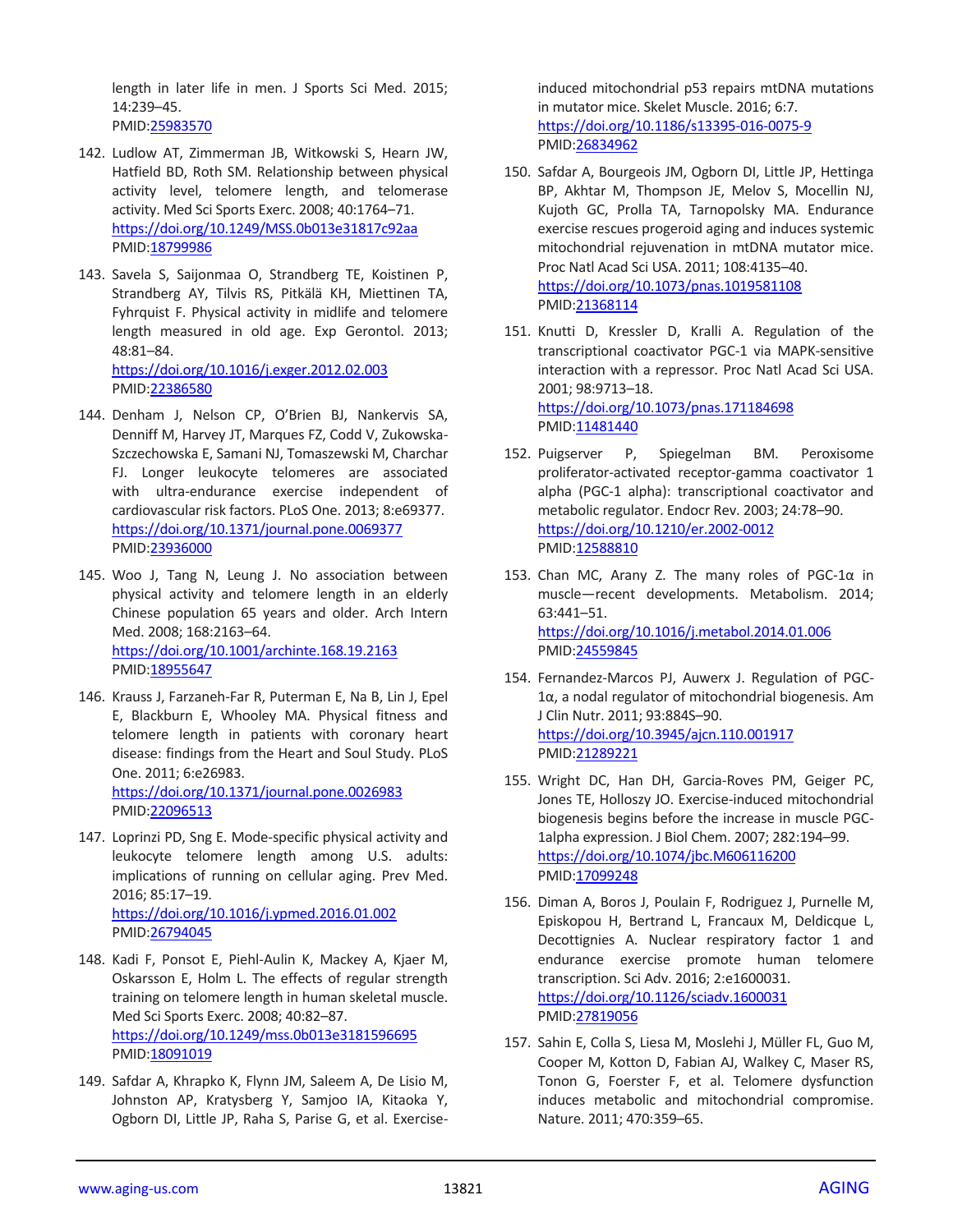<https://doi.org/10.1038/nature09787> PMI[D:21307849](https://www.ncbi.nlm.nih.gov/pubmed/21307849)

- 158. de Carvalho Cunha VN, Dos Santos Rosa T, Sales MM, Sousa CV, da Silva Aguiar S, Deus LA, Simoes HG, de Andrade RV. Training Performed Above Lactate Threshold Decreases p53 and Shelterin Expression in Mice. Int J Sports Med. 2018; 39:704–11. <https://doi.org/10.1055/a-0631-3441> PMI[D:29945271](https://www.ncbi.nlm.nih.gov/pubmed/29945271)
- 159. Gobatto CA, de Mello MA, Sibuya CY, de Azevedo JR, dos Santos LA, Kokubun E. Maximal lactate steady state in rats submitted to swimming exercise. Comp Biochem Physiol A Mol Integr Physiol. 2001; 130:21–27. [https://doi.org/10.1016/S1095-6433\(01\)00362-2](https://doi.org/10.1016/S1095-6433%2801%2900362-2) PMI[D:11672680](https://www.ncbi.nlm.nih.gov/pubmed/11672680)
- 160. Zole E, Pliss L, Ranka R, Krumina A, Baumanis V. Dynamics of telomere length in different age groups in a Latvian population. Curr Aging Sci. 2013; 6:244–50. <https://doi.org/10.2174/18746098113069990038> PMI[D:23919820](https://www.ncbi.nlm.nih.gov/pubmed/23919820)
- 161. Aviv A, Chen W, Gardner JP, Kimura M, Brimacombe M, Cao X, Srinivasan SR, Berenson GS. Leukocyte telomere dynamics: longitudinal findings among young adults in the Bogalusa Heart Study. Am J Epidemiol. 2009; 169:323–29. <https://doi.org/10.1093/aje/kwn338> PMI[D:19056834](https://www.ncbi.nlm.nih.gov/pubmed/19056834)
- 162. Benetos A, Kark JD, Susser E, Kimura M, Sinnreich R, Chen W, Steenstrup T, Christensen K, Herbig U, von Bornemann Hjelmborg J, Srinivasan SR, Berenson GS, Labat C, Aviv A. Tracking and fixed ranking of leukocyte telomere length across the adult life course. Aging Cell. 2013; 12:615–21. <https://doi.org/10.1111/acel.12086> PMI[D:23601089](https://www.ncbi.nlm.nih.gov/pubmed/23601089)
- 163. Verhulst S, Susser E, Factor-Litvak PR, Simons M, Benetos A, Steenstrup T, Kark JD, Aviv A. Response to: reliability and validity of telomere length measurements. Int J Epidemiol. 2016; 45:1298–301. <https://doi.org/10.1093/ije/dyw194> PMI[D:27880696](https://www.ncbi.nlm.nih.gov/pubmed/27880696)
- 164. Benetos A, Kimura M, Labat C, Buchoff GM, Huber S, Labat L, Lu X, Aviv A. A model of canine leukocyte telomere dynamics. Aging Cell. 2011; 10:991–95. <https://doi.org/10.1111/j.1474-9726.2011.00744.x> PMI[D:21917112](https://www.ncbi.nlm.nih.gov/pubmed/21917112)
- 165. Aviv A, Levy D. Telomeres, atherosclerosis, and the hemothelium: the longer view. Annu Rev Med. 2012; 63:293–301. [https://doi.org/10.1146/annurev-med-050311-](https://doi.org/10.1146/annurev-med-050311-104846) [104846](https://doi.org/10.1146/annurev-med-050311-104846) PMI[D:22017444](https://www.ncbi.nlm.nih.gov/pubmed/22017444)

166. Hammadah M, Al Mheid I, Wilmot K, Ramadan R, Abdelhadi N, Alkhoder A, Obideen M, Pimple PM, Levantsevych O, Kelli HM, Shah A, Sun YV, Pearce B, et al. Telomere Shortening, Regenerative Capacity, and Cardiovascular Outcomes. Circ Res. 2017; 120:1130–38. <https://doi.org/10.1161/CIRCRESAHA.116.309421>

PMID[:27956416](https://www.ncbi.nlm.nih.gov/pubmed/27956416)

- 167. Simpson RJ, Bigley AB, Agha N, Hanley PJ, Bollard CM. Mobilizing immune cells with exercise for cancer immunotherapy. Exerc Sport Sci Rev. 2017; 45:163–72. <https://doi.org/10.1249/JES.0000000000000114> PMID[:28418996](https://www.ncbi.nlm.nih.gov/pubmed/28418996)
- 168. Yeh JK, Lin MH, Wang CY. Telomeres as Therapeutic Targets in Heart Disease. JACC Basic Transl Sci. 2019; 4:855–65. <https://doi.org/10.1016/j.jacbts.2019.05.009> PMID[:31998853](https://www.ncbi.nlm.nih.gov/pubmed/31998853)
- 169. Lai TP, Wright WE, Shay JW. Comparison of telomere length measurement methods. Philos Trans R Soc Lond B Biol Sci. 2018; 373:20160451. <https://doi.org/10.1098/rstb.2016.0451> PMID[:29335378](https://www.ncbi.nlm.nih.gov/pubmed/29335378)
- 170. Blasco MA, Lee HW, Hande MP, Samper E, Lansdorp PM, DePinho RA, Greider CW. Telomere shortening and tumor formation by mouse cells lacking telomerase RNA. Cell. 1997; 91:25–34. [https://doi.org/10.1016/S0092-8674\(01\)80006-4](https://doi.org/10.1016/S0092-8674%2801%2980006-4) PMID[:9335332](https://www.ncbi.nlm.nih.gov/pubmed/9335332)
- 171. Hemann MT, Strong MA, Hao LY, Greider CW. The shortest telomere, not average telomere length, is critical for cell viability and chromosome stability. Cell. 2001; 107:67–77. [https://doi.org/10.1016/S0092-8674\(01\)00504-9](https://doi.org/10.1016/S0092-8674%2801%2900504-9) PMID[:11595186](https://www.ncbi.nlm.nih.gov/pubmed/11595186)
- 172. Erdmann N, Liu Y, Harrington L. Distinct dosage requirements for the maintenance of long and short telomeres in mTert heterozygous mice. Proc Natl Acad Sci USA. 2004; 101:6080–85. <https://doi.org/10.1073/pnas.0401580101> PMID[:15079066](https://www.ncbi.nlm.nih.gov/pubmed/15079066)
- 173. Lai TP, Wright WE, Shay JW. Generation of digoxigenin-incorporated probes to enhance DNA detection sensitivity. Biotechniques. 2016; 60:306–09. <https://doi.org/10.2144/000114427> PMI[D:27286808](https://www.ncbi.nlm.nih.gov/pubmed/27286808)
- 174. Ludlow AT, Robin JD, Sayed M, Litterst CM, Shelton DN, Shay JW, Wright WE. Quantitative telomerase enzyme activity determination using droplet digital PCR with single cell resolution. Nucleic Acids Res. 2014; 42:e104. <https://doi.org/10.1093/nar/gku439> PMID[:24861623](https://www.ncbi.nlm.nih.gov/pubmed/24861623)